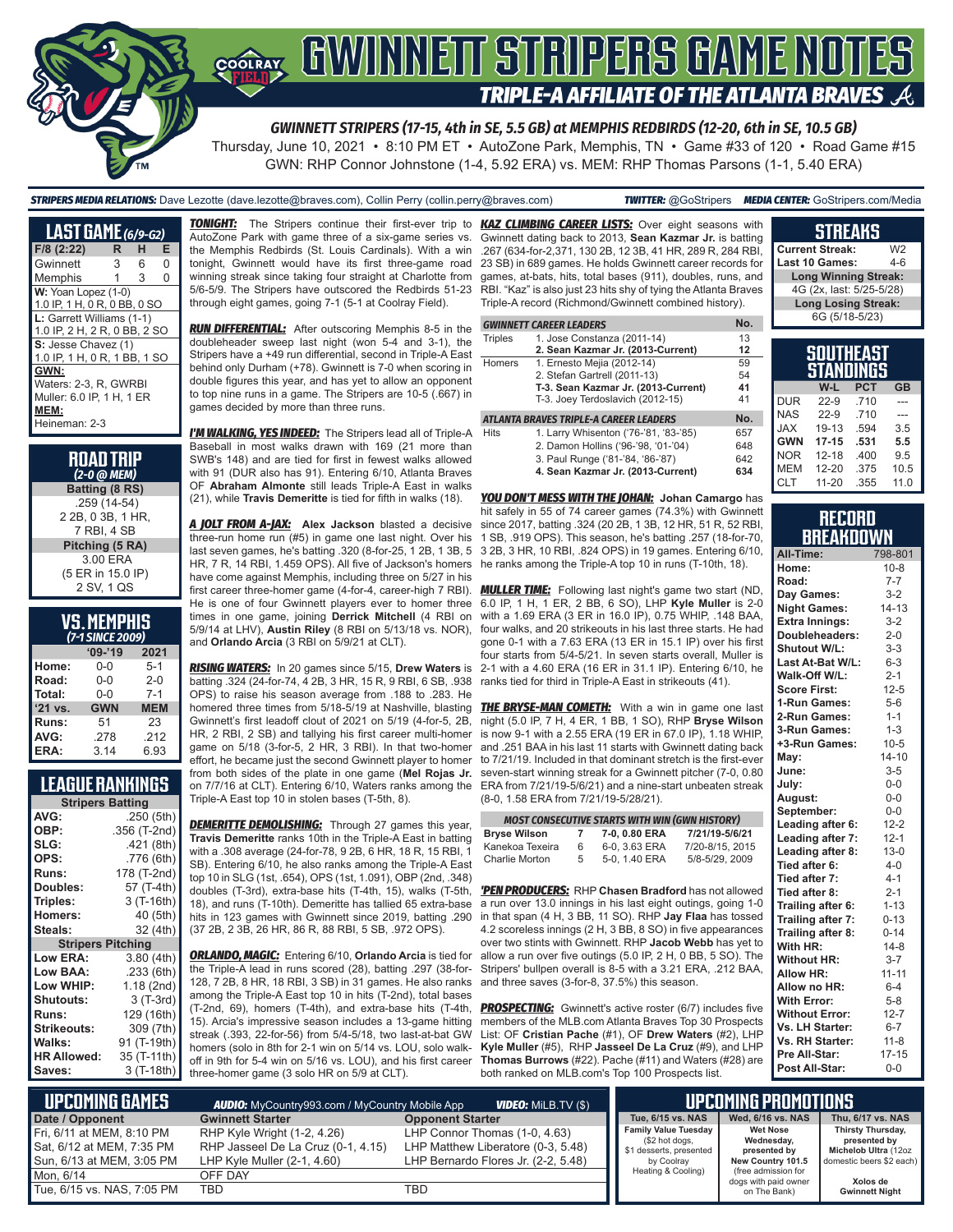

| <b>MANAGER MATT TUIASOSOPO</b><br>Matt Tuiasosopo is in his first season as Gwinnett manager and his third season<br>as a coach in the Atlanta Braves organization in 2021. He was named the seventh<br>manager in team history on 3/30/21. Tuiasosopo is both the youngest manager in<br>team history (turned 35 on 5/10) and the first former Gwinnett player to manage the<br>club (hit .221 with 19 HR, 73 RBI in 178 games from 2016-17).<br>Tuiasosopo made his managerial debut in 2019 with Class-A Rome, leading the club<br>to a 65-74 record and earning Atlanta's Bobby Cox Award for minor league manager<br>of the year. He was set to return to Rome in 2020, but was reassigned to the Braves<br>Alternate Site at Coolray Field once the MiLB season was canceled.<br><b>PCT</b><br>Tuiasosopo's Managerial Career<br>W-L<br><b>Playoffs</b><br><b>Games</b><br>32<br>With Gwinnett (1 Season):<br>$17 - 15$<br>.531<br>0<br>MiLB Career (2 Seasons):<br>171<br>82-89<br>.480<br>0                                                                                                                                         | <b>VS. 2021 OPPONENTS</b><br><b>Road</b><br>Home<br>Total<br>Home<br>Road<br>Total<br><b>CHA</b><br>COL<br>$5 - 1$<br>$5 - 1$<br>$---$<br>$\frac{1}{2}$<br>$---$<br>$---$<br><b>DUR</b><br>LOU<br>$4 - 2$<br>$4 - 2$<br>---<br>$\overline{\phantom{a}}$<br>---<br>---<br><b>JAX</b><br><b>MW DIV</b><br>$1 - 5$<br>$4 - 2$<br>$0-0$<br>$4 - 2$<br>$1 - 5$<br>---<br><b>MEM</b><br>$2 - 0$<br>$5 - 1$<br>$7 - 1$<br><b>NAS</b><br>$0-6$<br>$0-6$<br>---<br><b>NOR</b><br>$\overline{a}$<br>$\overline{a}$<br>$\overline{a}$<br><b>SE DIV</b><br>$7 - 7$<br>$13 - 13$<br>6-6<br>LAST AT-BAT WINS (6)<br>The Stripers are 6-3 (.667) in games decided in the last at-bat in 2021.<br>Date/Opponent<br><b>Score</b><br><b>Game-Winning Play</b>                                                                                                                                                                                             |
|---------------------------------------------------------------------------------------------------------------------------------------------------------------------------------------------------------------------------------------------------------------------------------------------------------------------------------------------------------------------------------------------------------------------------------------------------------------------------------------------------------------------------------------------------------------------------------------------------------------------------------------------------------------------------------------------------------------------------------------------------------------------------------------------------------------------------------------------------------------------------------------------------------------------------------------------------------------------------------------------------------------------------------------------------------------------------------------------------------------------------------------------|-----------------------------------------------------------------------------------------------------------------------------------------------------------------------------------------------------------------------------------------------------------------------------------------------------------------------------------------------------------------------------------------------------------------------------------------------------------------------------------------------------------------------------------------------------------------------------------------------------------------------------------------------------------------------------------------------------------------------------------------------------------------------------------------------------------------------------------------------------------------------------------------------------------------------------------------|
| All staff bios available in the 2021 Stripers Media Guide<br>EJECTIONS (2)<br>Player/Coach<br>Date/Inning<br><b>Umpire</b><br><b>HP Clint Vondrak</b><br><b>Ryan Goins</b><br>5/25 vs. MEM, 7th Inning<br><b>MGR Matt Tuiasosopo</b><br>6/3 vs. JAX, 8th Inning<br><b>HP Alex Tosi</b>                                                                                                                                                                                                                                                                                                                                                                                                                                                                                                                                                                                                                                                                                                                                                                                                                                                      | 5/4 at Charlotte<br>10-9 (12th)<br>Almonte scores on E4 (Reynolds)<br>5/9 at Charlotte<br>Camargo RBI single<br>12-9 (10th)<br>5/14 vs. Louisville<br>Arcia 2-out solo HR<br>$2-1$ (8th)<br>5/16 vs. Louisville<br>5-4 (9th)*<br>Arcia walk-off solo HR<br>5/25 vs. Memphis<br>$2-1$ (9th) <sup>*</sup><br>Kazmar walk-off single<br>6/9-G2 at Memphis<br>$3-1$ (8th)<br>Waters RBI single<br>*Denotes "walk-off" win                                                                                                                                                                                                                                                                                                                                                                                                                                                                                                                   |
| <b>TEAM DEFENSE (4TH IN TRIPLE-A EAST)</b><br><b>PCT</b><br>G<br><b>TC</b><br>PO<br><b>DP</b><br><b>TP</b><br>A<br>Е<br>32<br>297<br>.985<br>1160<br>846<br>17<br>34<br>$\mathbf{1}$<br><b>SB</b><br>$\mathsf{cs}$<br><b>ATT</b><br><b>PCT</b><br><b>PB</b><br>W-L<br><b>Catchers</b><br>$\mathbf{1}$<br>$\mathbf 0$<br>.000<br>Casteel, Ryan<br>$\mathbf{1}$<br>$\mathbf{1}$<br>$1 - 1$<br>3<br>$\mathbf{1}$<br>.250<br>0<br>Jackson, Alex<br>4<br>$6 - 4$<br>8<br>3<br>.273<br>$\mathbf{1}$<br>$2 - 8$<br>Lucroy, Jonathan<br>11<br>3<br>Martinez, Carlos<br>$\mathbf 0$<br>3<br>.000<br>1<br>$2 - 1$<br>$\overline{2}$<br>$\overline{2}$<br>4<br>0<br>Morales, Jonathan<br>.500<br>$6 - 1$<br>17<br>6<br>23<br>3<br>Total:<br>.261<br>$17 - 15$<br>Outfield Assists (5):<br>Waters (2), Almonte (1), Inciarte (1), Sanchez (1)<br>Pitcher Pickoffs (1):<br>Muller (1)<br><b>Catcher Pickoffs (2):</b><br>Casteel (1), Jackson (1)                                                                                                                                                                                                        | <b>GWINNETT PLAYERS USED (48 IN 2021)</b><br>Victor Arano, Jesse Biddle, Chasen Bradford,<br>Pitchers (26):<br>Thomas Burrows, Jesse Chavez, Tucker Davidson,<br>Jasseel De La Cruz, Carl Edwards Jr., Jay Flaa,<br>Shane Greene, Daysbel Hernandez, Mitch Horacek,<br>Connor Johnstone, Nate Jones, Trevor Kelley, Dylan Lee,<br>Yoan Lopez, Chris Martin, Kyle Muller, Sean Newcomb,<br>Tanner Roark, Jose Rodriguez, Edgar Santana, Jacob Webb,<br>Bryse Wilson, Kyle Wright<br>Position (22):<br>Abraham Almonte, Orlando Arcia, Jaycob Brugman,<br>Johan Camargo, Ryan Casteel, Travis Demeritte,<br>Phillip Ervin, Ryan Goins, Terrance Gore, Guillermo Heredia,<br>Ender Inciarte, Alex Jackson, Sean Kazmar Jr., Jason Kipnis,<br>Jonathan Lucroy, Carlos Martinez, Jonathan Morales,<br>Cristian Pache, Yolmer Sanchez, Travis Snider,<br><b>Riley Unroe, Drew Waters</b><br>Italics = Player no longer in Braves organization |
| <b>STARTS</b>                                                                                                                                                                                                                                                                                                                                                                                                                                                                                                                                                                                                                                                                                                                                                                                                                                                                                                                                                                                                                                                                                                                               | <b>BASS-LANTA</b>                                                                                                                                                                                                                                                                                                                                                                                                                                                                                                                                                                                                                                                                                                                                                                                                                                                                                                                       |
| <b>By Batting Order</b><br>Waters (23), Inciarte (6), Almonte (1), Ervin (1), Pache (1)<br>1:<br>Arcia (11), Goins (5), Kipnis (5), Pache (3), Waters (3), Almonte (1), Camargo (1),<br>2:<br>Ervin (1), Heredia (1) Sanchez (1)<br>Arcia (19), Camargo (9), Lucroy (3), Jackson (1)<br>3:<br>Demeritte (12), Camargo (9), Almonte (3), Jackson (3), Kipnis (2), Lucroy (2),<br>4:<br>Kazmar Jr. (1)<br>Almonte (8), Jackson (5), Lucroy (5), Demeritte (4), Kazmar Jr. (4), Kipnis (2),<br>5:<br>Snider (2), Casteel (1), Sanchez (1)<br>Goins (7), Ervin (5), Almonte (4), Kazmar Jr. (3), Sanchez (3), Snider (3),<br>6:<br>Casteel (2), Demeritte (2), Lucroy (2), Jackson (1)<br>Ervin (8), Goins (7), Kazmar Jr. (6), Snider (4), Demeritte (2), Morales (2),<br>7:<br>Sanchez (2), Almonte (1)<br>Sanchez (12), Morales (6), Casteel (2), Ervin (2), Goins (2), Kazmar Jr. (2),<br>8:<br>Snider (2), Brugman (1), Gore (1), Martinez (1), Unroe (1)<br>Casteel (2), Martinez (2), Morales (1), Unroe (1)<br>9:<br>Pitcher Spot (26)<br><b>By Position</b><br>Jackson (10), Lucroy (10), Morales (7), Martinez (3), Casteel (2)<br>C: | Including MLB rehab assignments, 19 players have played for both Gwinnett and<br>Atlanta in 2021:<br>OF Abraham Almonte<br>OF Cristian Pache<br>LHP Jesse Biddle<br>RHP Edgar Santana<br>RHP Jacob Webb<br>INF Johan Camargo<br><b>RHP Bryse Wilson</b><br><b>LHP Tucker Davidson</b><br><b>RHP Kyle Wright</b><br>RHP Carl Edwards Jr.<br>RHP Jay Flaa<br>RHP Shane Greene<br>OF Guillermo Heredia (Rehab)<br>OF Ender Inciarte (Rehab)<br>C Alex Jackson (Rehab)<br>RHP Nate Jones<br>INF Sean Kazmar Jr.<br>RHP Chris Martin (Rehab)<br><b>LHP Sean Newcomb</b>                                                                                                                                                                                                                                                                                                                                                                      |
| <b>1B:</b> Camargo (12), Casteel (5), Snider (5), Kazmar Jr. (4), Lucroy (2), Unroe (2),<br>Goins (1), Morales (1)                                                                                                                                                                                                                                                                                                                                                                                                                                                                                                                                                                                                                                                                                                                                                                                                                                                                                                                                                                                                                          | <b>BRAVES ON REHAB</b>                                                                                                                                                                                                                                                                                                                                                                                                                                                                                                                                                                                                                                                                                                                                                                                                                                                                                                                  |
| 2B: Goins (15), Kipnis (9), Sanchez (7), Kazmar Jr. (1)<br>3B: Kazmar Jr. (11), Sanchez (10), Camargo (7), Goins (3), Morales (1)<br><b>SS:</b> Arcia (29), Goins (2), Sanchez (1)<br>LF: Ervin (11), Almonte (9), Waters (5), Snider (3), Demeritte (2), Gore (1), Heredia (1)<br>$CF:$ Waters (20), Inciarte (5), Pache (4), Ervin (3)<br>RF: Demeritte (17), Almonte (8), Ervin (3), Snider (2), Sanchez (1), Waters (1)<br><b>DH:</b> Almonte (1), Arcia (1), Brugman (1), Demeritte (1), Inciarte (1), Snider (1)                                                                                                                                                                                                                                                                                                                                                                                                                                                                                                                                                                                                                      | Five Atlanta players have been assigned to rehab with Gwinnett in 2021.<br><b>Player</b><br><b>Injury</b><br><b>Rehab Dates</b><br>Right Shoulder Inflammation (4/7)<br>RHP Chris Martin<br>$5/5 - 5/11$<br>OF Ender Inciarte<br>Strained Left Hamstring (4/17)<br>$5/6 - 5/12$<br>OF Guillermo Heredia<br>Right Hamstring Inflammation (5/1)<br>5/14<br>C Alex Jackson<br>Strained Left Hamstring (5/2)<br>5/21-Current<br>OF Cristian Pache<br>Right Hamstring Inflammation (5/14)<br>$5/29 - 6/1$                                                                                                                                                                                                                                                                                                                                                                                                                                    |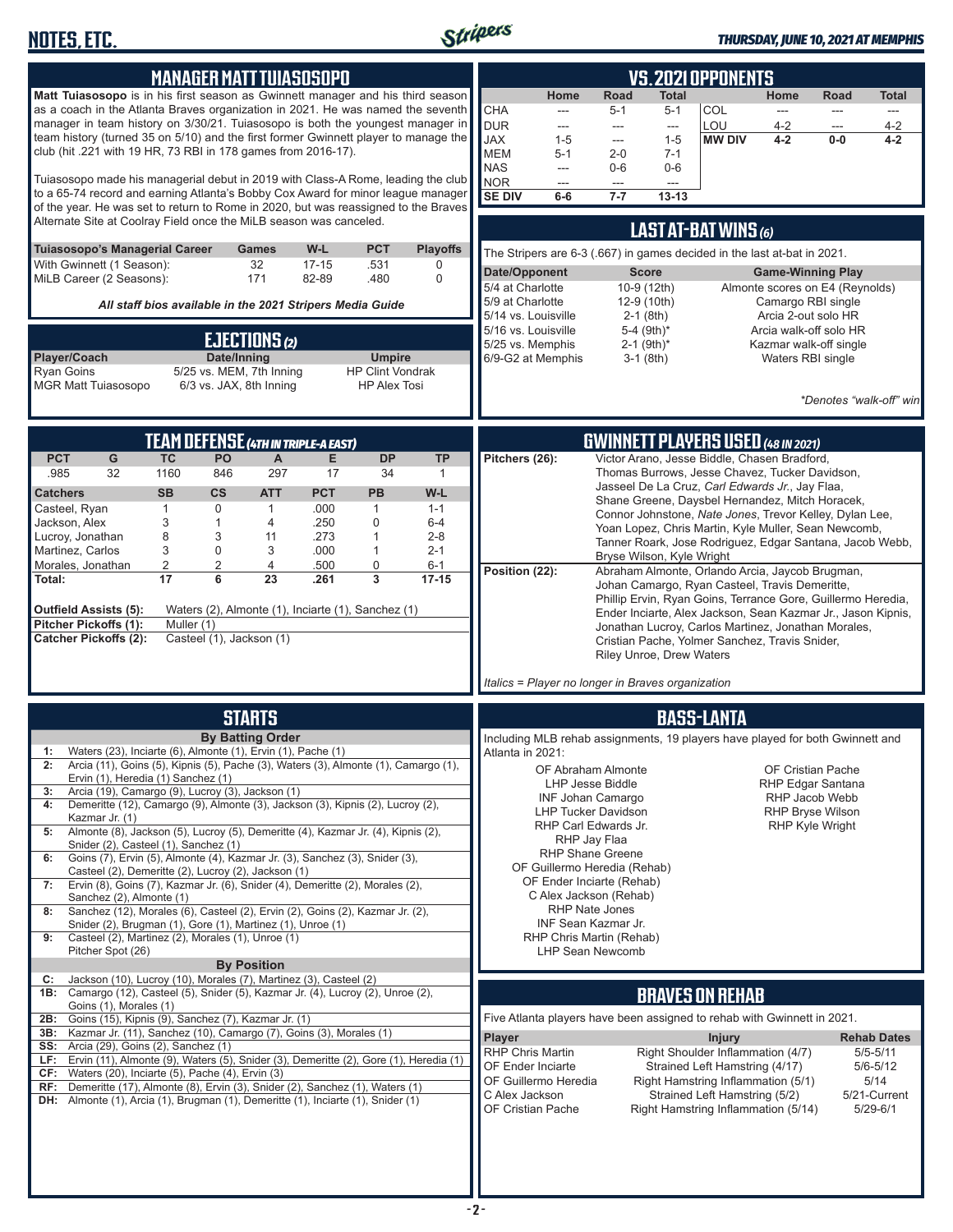# **STARTING PITCHER**



**BIO ON PAGE 63 OF MEDIA GUIDE**

#### *THURSDAY, JUNE 10, 2021 AT MEMPHIS*

# **51****CONNOR JOHNSTONE**

**B/T:** R/R **BORN:** 10/4/94 in San Diego, CA (Age 26) - Resides in Atlanta ACQUIRED: Braves' 21st round selection in the 2017 June draft out of **WT:** 195 Wake Forest University (Winston-Salem, NC)

*TONIGHT'S START:* Johnstone makes his eighth Triple-A appearance (6th start) of the season in game three of this six-game series at Memphis ... It is his 20th career appearance (10th start) with Gwinnett dating back to 2018 (5-4, 5.19 ERA, 34 ER in 59.0 IP, .266 BAA) ... Is looking to snap a four-start losing streak dating back to 5/13 (0-4, 9.60 ERA, 16 ER in 15.0 IP) ... All-time in road games, is 8-4 with a 3.52 ERA (40 ER in 102.1 IP) and .253 BAA in 37 games (11 starts).

*2021 SEASON:* After beginning the year at the Alternate Training Site in April, was part of Gwinnett's Opening Night roster for the second time in his career (also in 2019) ... Made his season debut in relief on 5/4 at Charlotte, pitching 3.0 scoreless, one-hit innings (0 BB, 1 SO, 27 pitches, 18 strikes) ... Allowed just one hit over 5.0 IP for the win in his first start of the year on 5/8 at Charlotte ... Opened the season with 8.0 scoreless innings (2 H, 0 BB, 6 SO) over his first two outings.

*2021 SPRING TRAINING:* As a non-roster invitee, he went 0-1 with a 4.76 ERA (3 ER in 5.2 IP), .273 BAA, 1.24 WHIP, and one save in six relief appearances.

*2020 SEASON:* Despite being selected as a non-roster invitee to Atlanta Braves Spring Training for the first time in his career, he was not included on the Braves' 60 man player pool in June and did not play.

*CAREER ACCOLADES:* **2018:** In his first full season, went 3-3 with a 3.30 ERA, .238 BAA, 1.20 WHIP, and two saves in 30 games (12 starts) between Advanced-A Florida, Double-A Mississippi, and Triple-A Gwinnett ... Went 2-0 with a 4.50 ERA in five games (4 starts) during his Triple-A debut ... **2019:** Went 7-4 with a 4.24 ERA and one save in 35 games (7 starts) between Mississippi and Gwinnett ... Played for Scottsdale of the Arizona Fall League (2-3, 3.27 ERA in 6 starts).

| <b>IOHNSTONE'S OVERALL STATS</b> |                     |           |            |       |           |           |           |            |        |
|----------------------------------|---------------------|-----------|------------|-------|-----------|-----------|-----------|------------|--------|
| Year                             | Team                | W-L       | <b>ERA</b> | G/GS  | <b>HR</b> | <b>BB</b> | <b>SO</b> | <b>BAA</b> | WHIP I |
|                                  | 2021 Gwinnett (AAA) | 1-4       | 5.92       | 7/5   | Δ         |           |           | 267        | 1.03   |
| MiLB Career:                     |                     | $12 - 12$ | 4 1 0      | 75/27 | 20        | 55        | 157       | 267        | 1.29   |
| MLB Career:                      |                     | $0 - 0$   | $---$      | 0/0   |           |           |           | ---        | ---    |

|              | JOHNSTONE'S 2021 SPLITS (WITH GWINNETT) |          |                |
|--------------|-----------------------------------------|----------|----------------|
| Home:        | 0-3, 12.60 ERA (3G)                     | Vs. LHB: | .359 BAA. 2 HR |
| <b>Road:</b> | 1-1, 1.26 ERA (4G)                      | Vs. RHB: | .196 BAA. 2 HR |

| JOHNSTONE VS. MEMPHIS |         |            |   |           |     |              |    |    |    |    |
|-----------------------|---------|------------|---|-----------|-----|--------------|----|----|----|----|
|                       | W-L     | <b>ERA</b> | G | <b>GS</b> |     | н            | ER | HR | BB | SΟ |
| 2021:                 | $0 - 1$ | 11.25      |   |           | 4.0 | b            |    |    |    |    |
| Career:               | $0 - 1$ | 11.25      |   |           | 4.0 | <sub>5</sub> |    |    |    |    |

| <b>JOHNSTONE'S HIGHS &amp; LOWS</b> |                            |                                    |  |  |  |  |  |  |  |
|-------------------------------------|----------------------------|------------------------------------|--|--|--|--|--|--|--|
|                                     | <b>Season</b>              | Career (MiLB and MLB)              |  |  |  |  |  |  |  |
| IP:                                 | 5.0 (2x, last: 5/22 @ NAS) | 7.0 (8/17/18, FLA @ LAK)           |  |  |  |  |  |  |  |
| Iso:                                | $5(5/8)$ $\omega$ CLT)     | 6 (3x, last: 8/18/19, MIS vs. PNS) |  |  |  |  |  |  |  |
| BB:                                 | 1 (5/29 vs. MEM)           | 3 (3x, last: 8/18/19, MIS vs. PNS) |  |  |  |  |  |  |  |
| lн:                                 | 8 (6/4 vs. JAX)            | 11 (8/13/19, MIS vs. BIR)          |  |  |  |  |  |  |  |
| <b>IER:</b>                         | 5 (2x, last: 5/29 vs. MEM) | 6 (8/13/19, MIS vs. BIR)           |  |  |  |  |  |  |  |
| Low-Hit CG:                         |                            | None                               |  |  |  |  |  |  |  |
| Low-ER CG:                          |                            | None                               |  |  |  |  |  |  |  |

| JOHNSTONE AT THE PLATE |      |    |  |          |              |    |           |            |           |           |  |  |
|------------------------|------|----|--|----------|--------------|----|-----------|------------|-----------|-----------|--|--|
|                        | AVG. | ΔR |  | н        | 2B           | 3B | <b>HR</b> | <b>RBI</b> | <b>BB</b> | <b>SO</b> |  |  |
| 2021:                  | .000 |    |  |          | $\mathbf{O}$ |    |           |            |           |           |  |  |
| MiLB Career:           | .000 | 21 |  |          |              |    |           |            |           | 14        |  |  |
| <b>IMLB Career:</b>    | $-$  |    |  | $\Omega$ |              |    |           |            |           |           |  |  |

|            | <b>JOHNSTONE'S 2021 STARTS (ALL LEVELS)</b> |               |           |               |  |    |           |           |           |       |                           |              |                                                |
|------------|---------------------------------------------|---------------|-----------|---------------|--|----|-----------|-----------|-----------|-------|---------------------------|--------------|------------------------------------------------|
| Team       | Date/Opp.                                   | <b>Result</b> | <b>IP</b> | н             |  | ER | <b>HR</b> | <b>BB</b> | <b>SO</b> | NP-S  | Opp. Starter              | <b>Final</b> | <b>Notes</b>                                   |
| <b>GWN</b> | 5/8 at CLT                                  | W. 1-0        | 5.0       |               |  |    |           |           |           | 58-37 | <b>Matt Tomshaw</b>       | W. 7-3       | Faced minimum through 5.0 innings.             |
| <b>GWN</b> | 5/13 vs. LOU                                | 1-1           | 4.0       |               |  |    |           |           |           | 63-43 | <b>Vladimir Gutierrez</b> |              | First career Triple-A loss (had been 5-0).     |
| GWN        | 5/22 at NAS                                 | L. 1-2        | 5.0       |               |  |    |           |           |           | 54-38 | Zack Godlev               | ∟. 2-1       | Both runs scored on Jace Peterson homer.       |
| GWN        | 5/29 vs. MEM                                | L. 1-3        | 4.0       | $\mathcal{D}$ |  |    |           |           |           | 66-45 | <b>Andrew Miller</b>      | L. 8-3       | Streak of 19.1 IP without a walk ended in 2nd. |
| GWN        | $6/4$ vs. JAX                               | - 1-4         | 20        |               |  |    |           |           |           | 39-28 | <b>Braxton Garrett</b>    | 5-0          | Shortest start since 7/6/17 (with Danville).   |

| <b>STRIPERS STARTING PITCHERS</b> |          |            |           |    |                 |                       |                                                                      |  |  |  |  |
|-----------------------------------|----------|------------|-----------|----|-----------------|-----------------------|----------------------------------------------------------------------|--|--|--|--|
| <b>Pitcher</b>                    | W-L      | <b>ERA</b> | <b>GS</b> | QS | <b>Team W-L</b> | <b>Run Support</b>    | <b>Last Gwinnett Start</b>                                           |  |  |  |  |
| Davidson, Tucker                  | $2 - 1$  | 0.90       |           |    | $2 - 1$         | 5.33 RPG (16 Tot.)    | 5/23 at NAS (L): 6.0 IP, 1 H, 1 R, 1 ER, 1 BB, 9 SO, 1 HR (82p/51s)  |  |  |  |  |
| De La Cruz, Jasseel               | $0 - 1$  | 4.05       | 5         |    | $2 - 3$         | 2.80 RPG (14 Tot.)    | 6/6 vs. JAX (L): 4.1 IP, 5 H, 4 R, 4 ER, 1 BB, 6 SO, 1 HR (80p/55s)  |  |  |  |  |
| Johnstone, Connor                 | 1-4      | 7.20       | 5         |    | 1-4             | 2.20 RPG (11 Tot.)    | 6/4 vs. JAX (L): 2.0 IP, 8 H, 4 R, 4 ER, 0 BB, 1 SO (39p/28s)        |  |  |  |  |
| Muller, Kyle                      | $2 - 1$  | 4.60       |           |    | $6 - 1$         | 4.71 RPG (33 Tot.)    | 6/9-G2 at MEM (ND): 6.0 IP, 1 H, 1 R, 1 ER, 2 BB, 6 SO (88p/53s)     |  |  |  |  |
| Rodriguez, Jose                   | $0-0$    | 0.00       |           |    | $0 - 1$         | $0.00$ RPG $(0$ Tot.) | 5/20 at NAS (ND): 3.0 IP, 2 H, 0 R, 3 BB, 6 SO (56p/36s)             |  |  |  |  |
| Wilson, Bryse                     | $3 - 1$  | 5.00       |           |    | $4 - 1$         | 3.80 RPG (19 Tot.)    | 6/9-G1 at MEM (W): 5.0 IP, 7 H, 4 R, 4 ER, 1 BB, 1 SO (79p/51s)      |  |  |  |  |
| Wright, Kyle                      | $1 - 2$  | 4.26       | 6         |    | $2 - 4$         | 1.83 RPG (11 Tot.)    | 6/5 vs. JAX (ND): 6.0 IP, 7 H, 5 R, 4 ER, 1 BB, 7 SO, 2 HR (94p/61s) |  |  |  |  |
| <b>Total:</b>                     | $9 - 10$ | 4.29       | 32        | 6  | $17 - 15$       | 3.25 RPG (104 Tot.)   |                                                                      |  |  |  |  |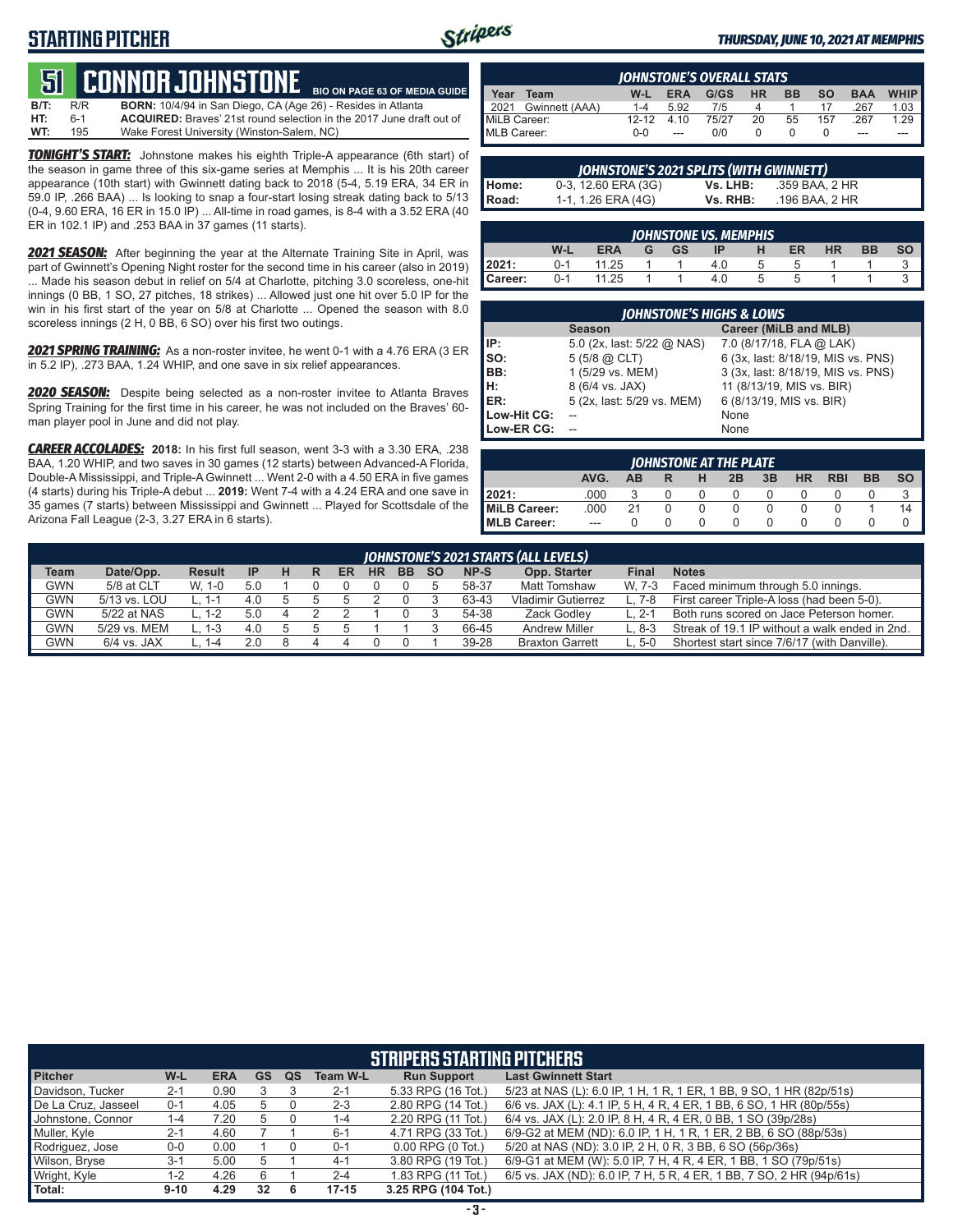# **BULLPEN**



#### *THURSDAY, JUNE 10, 2021 AT MEMPHIS*

| <b>RELIEF SUMMARY (CURRENT STRIPERS ONLY)</b> |         |            |    |           |            |               |              |                                                                     |                         |  |  |
|-----------------------------------------------|---------|------------|----|-----------|------------|---------------|--------------|---------------------------------------------------------------------|-------------------------|--|--|
| <b>Pitcher</b>                                | W-L     | <b>ERA</b> | G  | <b>GF</b> | <b>HLD</b> | <b>SV/OPP</b> | <b>IR/RS</b> | <b>Last Gwinnett Relief Outing</b>                                  | <b>Scoreless Streak</b> |  |  |
| Arano, Victor                                 | $0 - 1$ | 3.86       |    | З         |            | 1/3           | 0/0          | 5/30 vs. MEM: H, 1.0 IP, 0 H, 0 R, 0 BB, 0 SO (14p/10s)             | 3G (3.0 IP)             |  |  |
| Biddle, Jesse (L)                             | $0 - 0$ | 2.45       |    |           |            | 0/0           | 1/0          | 6/6 vs. JAX: 0.2 IP, 0 H, 0 R, 0 BB, 1 SO (5p/4s)                   | 2G (1.2 IP)             |  |  |
| Bradford, Chasen                              | $1 - 0$ | 0.68       |    |           |            | 0/0           | 2/2          | 6/5 vs. JAX: 2.0 IP, 1 H, 0 R, 1 BB, 0 SO (15p/9s)                  | 8G (13.0 IP)            |  |  |
| Burrows, Thomas (L)                           | $1 - 0$ | 3.18       |    |           |            | 0/0           | 4/0          | 6/9-G1 at MEM (H): 1.0 IP, 0 H, 0 R, 1 BB, 1 SO (21p/14s)           | 1G (1.0 IP)             |  |  |
| Chavez, Jesse                                 | $1 - 0$ | 3.00       | 10 | 6         |            | 1/2           | 0/0          | 6/9-G2 at MEM (S): 1.0 IP, 1 H, 0 R, 1 BB, 1 SO (18p11s)            | 1G (1.0 IP)             |  |  |
| De La Cruz, Jasseel                           | $0 - 0$ | 5.40       | 2  |           |            | 0/0           | 0/0          | 5/11 vs. LOU: 1.0 IP, 0 H, 0 R, 0 BB, 1 SO (9p/7s)                  | 1G (1.0 IP)             |  |  |
| Flaa, Jay                                     | $0 - 0$ | 0.00       | 5  |           | ٠          | 0/0           | 0/0          | 6/5 vs. JAX: 1.0 IP, 0 H, 0 R, 0 BB, 2 SO (11p/10s)                 | 5G (4.2 IP)             |  |  |
| Johnstone, Connor                             | $0-0$   | 0.00       |    |           |            | 0/0           | 5/3          | 5/18 at NAS: 1.1 IP, 0 H, 0 R, 0 BB, 1 SO (14p/11s)                 | 2G (4.1 IP)             |  |  |
| Kelley, Trevor                                | $0 - 1$ | 3.52       |    | 5         |            | 0/1           | 4/1          | 6/5 vs. JAX (L): 2.0 IP, 2 H, 3 R, 2 ER, 0 BB, 2 SO, 1 HR (26p/16s) | 0G                      |  |  |
| Lee, Dylan (L)                                | $1 - 0$ | 2.13       |    |           |            | 0/0           | 0/0          | 6/4 vs. JAX: 2.0 IP, 1 H, 1 R, 1 ER, 0 BB, 1 SO, 1 HR (20p/15s)     | 0G                      |  |  |
| Lopez, Yoan                                   | $0 - 0$ | 2.25       | 4  |           |            | 0/0           | 0/0          | 6/9-G2 at MEM (W): 1.0 IP, 1 H, 0 R, 0 BB, 0 SO (12p/6s)            | 3G (3.0 IP)             |  |  |
| Roark, Tanner                                 | $0 - 1$ | 5.59       |    |           |            | 0/1           | 0/0          | 6/4 vs. JAX: 3.0 IP, 3 H, 0 R, 1 BB, 3 SO (49p/31s)                 | 1G (3.0 IP)             |  |  |
| Tice, Ty                                      | $0 - 0$ | $-1 -$     |    |           |            | 0/0           | 0/0          | ---                                                                 |                         |  |  |
| Webb, Jacob                                   | $0-0$   | 0.00       | 5  | 5         |            | 1/1           | 0/0          | 6/9-G1 at MEM (S): 1.0 IP, 0 H, 0 R, 0 BB, 1 SO (7p/5s)             | 5G (5.0 IP)             |  |  |

|                                | <b>STRIPERS PITCHING BREAKDOWN</b> |            |       |          |           |           |    |                         |            |  |  |  |  |
|--------------------------------|------------------------------------|------------|-------|----------|-----------|-----------|----|-------------------------|------------|--|--|--|--|
|                                | W-L                                | <b>ERA</b> | IP    | R        | <b>ER</b> | <b>HR</b> | BB | <b>SO</b>               | <b>BAA</b> |  |  |  |  |
| Starters:                      | $9 - 10$                           | 4.29       | 153.0 | 77       | 73        | 20        | 51 | 161                     | .250       |  |  |  |  |
| <b>Relievers:</b>              | 8-5                                | 3.21       | 129.0 | 52       | 46        | 15        | 40 | 148                     | .212       |  |  |  |  |
| Total:                         | $17 - 15$                          | 3.80       | 282 O | 129      | 119       | 35        | 91 | 309                     | .233       |  |  |  |  |
| <b>Saves/Opp:</b> 3/10 (30.0%) |                                    |            |       | Holds: 8 |           |           |    | IR/Scored: 19/6 (24.0%) |            |  |  |  |  |

*PITCHING BY MONTH* **W-L ERA IP R ER HR BB SO BAA May:** 14-10 3.50 211.0 90 82 28 65 240 .222 **June:** 3-5 4.69 71.0 39 37 7 26 69 .267 **July: August: September:**

*SCORELESS GAME STREAKS (5-PLUS GAMES)* **Pitcher Length/Dates Stats**<br>Bradford 8G. 5/7-Current 1-0. 0 SV. 13.0 IP. 4 8G, 5/7-Current 1-0, 0 SV, 13.0 IP, 4 H, 3 BB, 11 SO Flaa 5G, 5/13-Current 0-0, 0 SV, 4.2 IP, 2 H, 3 BB, 8 SO Webb 5G, 5/26-Current 0-0, 1 SV, 5.0 IP, 2 H, 0 BB, 5 SO

# **VICTOR ARANO - RHP - #54**

- **• 2021 with GWN: 5/14 vs. LOU:** Locked down GWN's first save of 2021 (1.0 IP, 1 H). **• 2021 with ATL:** Recalled on 5/8, but did not pitch ... Optioned on 5/10 ... DFA'd and
- outrighted to Gwinnett on 6/6.
- **• Spring Training:** 0-1, 34.71 ERA, .538 BAA, 1 SV in 3G with Atlanta.
- **• 2020:** Was a member of Philadelphia's 60-man player pool, but spent the entire year at the Alternate Site in Lehigh Valley ... DFA'd by the Phillies on 1/18.
- **• 2019:** Limited to just 6G with Triple-A Lehigh Valley (2-0, 0.00 ERA in 3G) and Philadelphia (1-0, 3.86 ERA in 3G) ... Was on injured list from 4/20-end of season (right elbow inflammation).
- **• Acquired:** Claimed off waivers from Philadelphia (1/22/21) ... Originally signed by the Los Angeles Dodgers as a non-drafted free agent (4/4/13).
- **• MLB Career:** 3-2, 2.65 ERA, .224 BAA, 3 SV in 73G with Philadelphia (2017-19).

#### **JESSE BIDDLE - LHP - #48**

- **• 2021 with ATL:** Had his contract selected on 4/17, pitched in 8G with the Braves (0-0, 8.44 ERA, 10 ER in 10.2 IP) ... DFA'd on 5/17, outrighted to Gwinnett on 5/19.
- **• Spring Training:** 0-0, 3.00 ERA, .257 BAA, 2 SV in 9G with Cincinnati ... Released on 3/26 after re-signing as MiLB FA on 12/11/20.
- **• 2020:** Opened the year at Cincinnati's Alternate Training Site ... Contract selected on 8/25 (0-0, 0.00 ERA, 0 ER in 0.2 IP in 1G) ... Placed on 10-day injured list on 8/29 (left shoulder impingement) and missed the remainder of the year.
- **• Acquired:** MiLB FA (4/2/21) ... Originally Philadelphia's 1st-round pick (27th overall) in 2010 out of Germantown Friends High School (Philadelphia, PA).
- **• MLB Career:** 6-2, 5.07 ERA, .261 BAA, 1 SV in 99G with ATL (2018-19, 2021), SEA (2019), TEX (2019), CIN (2020).

#### **CHASEN BRADFORD - RHP - #28**

- **• 2021 with GWN:** Is 1-0 with a 0.00 ERA (0 R in 13.0 IP, 4 H, 3 BB, 11 SO) in last 8G ... His active 13.0-inning scoreless streak is the longest on the team this year.
- **• Spring Training:** Did not pitch in Atlanta's MLB camp.
- **• 2020:** Re-signed by Seattle to an MiLB deal on 1/15, but was not included on the Mariners' 60-man player pool ... Did not play.
- **• 2019:** Split time between Seattle (0-0, 4.86 ERA, 1 SV in 12G) and Triple-A Tacoma (0-0, 6.75 ERA, 1 SV in 5G).
- **• Acquired:** MiLB FA (3/15/21) ... Originally the New York Mets' 35th round pick in 2011 out of the University of Central Florida.
- **• MLB Career:** 7-0, 3.89 ERA, .253 BAA, 1 SV in 86G with NYM, SEA (2017-19).

# **THOMAS BURROWS - LHP - #49**

- **• 2021 with GWN: 5/26 vs. MEM:** Earned his first win (1.0 IP, 0 H, 0 R, 2 SO).
- **• MLB.com Prospect Rankings:** #22 (Braves Top 30).
- **• Spring Training:** 0-1, 6.75 ERA, .222 BAA, 0 SV in 4G with Atlanta.
- **• 2020:** Was an NRI to Spring Training, but not included on 60-man player pool. **• 2019:** Went 2-4 with a 4.42 ERA, .221 BAA, and 7 saves (7-for-9) in 43G between Double-A Mississippi and Gwinnett ... Stranded 16 of 17 inherited runners with the
- Stripers (94.1%) ... Won Atlanta's Bill Lucas Award for community service.
- **• Acquired:** Via trade with Seattle (1/11/17) ... Originally the Mariners' 4th-round pick in 2016 out of the University of Alabama.

# **JESSE CHAVEZ - RHP - #40**

- **• 2021 with GWN: 5/25 vs. MEM:** Earned first win despite a blown save (2.0 IP, 2 H, 1 ER, 1 BB, 4 SO in 2-1 walk-off win) ... **6/9-G2 at MEM:** Recorded his first save, working out of bases-loaded jam in 8th of 3-1 win (1.0 IP, 1 H, 0 R, 1 BB, 1 SO).
- **• Spring Training:** 0-0, 14.54 ERA, .429 BAA, 0 SV in 5G with the Los Angeles Angels ... Released on 3/25.
- **• 2020:** Logged 18G with Texas, going 0-0 with a 6.88 ERA and .303 BAA.
- **• 2019:** In 48G (9 starts) with Texas, went 3-5 with a 4.85 ERA, .267 BAA, and 1 save.
- **• Acquired:** MiLB FA (4/17/21) ... Originally Texas's 42nd round pick in 2002 out of Riverside Community College (Riverside, CA).
- **• MLB Career:** 41-58, 4.52 ERA, .266 BAA, 8 SV in 481G with PIT, ATL, KC, TOR, OAK, LAD, LAA, TEX, CHC (2008-20) ... Made his lone MLB Postseason appearance with the Cubs in 2018 NL Wild Card Game (1.0 IP, 1 H, 0 R, 0 SO).

# **JAY FLAA - RHP - #45**

- **• 2021 with GWN:** In 2 stints, has 4.2 scorleess IP (2 H, 3 BB, 8 SO) over 5G.
- **• 2021 with ATL:** From 5/23-5/30, went 0-0 with a 27.00 ERA (4 ER in 1.1 IP) in 1G. **• 2021 with BAL:** Contract selected by Baltimore on 4/26 and made his MLB debut on
- 4/27 vs. the NY Yankees (1.1 IP, 2 BB, 1 SO, struck out Aaron Judge) ... Optioned on 4/28, appeared in 1G with Triple-A Norfolk (0-0, 16.20) ... DFA'd on 5/8.
- **• Spring Training:** 0-0, 3.38 ERA, .200 BAA, 0 SV in 3G with Baltimore.
- **• 2020:** Was not on Baltimore's 60-man player pool, did not play.
- **• 2019:** Went 2-5 with a 4.69 ERA, .256 BAA, and 5 SV in 40G (3 starts) between Double-A Bowie and Norfolk (2-3, 5.24 ERA, 4 SV in 29G during Triple-A debut).
- **• Acquired:** Claimed off waivers from Baltimore (5/11/21) ... Originally the Orioles' 6th-round pick in 2015 out of North Dakota State University (Fargo, ND).
- **• MLB Career:** 0-0, 13.50 ERA, .300 BAA in 2G with Baltimore, Atlanta (2021).

# **TREVOR KELLEY - RHP - #43**

- **• 2021 with GWN: 5/12-5/23:** Did not allow a run over 3.2 IP in his first 4G.
- **• Spring Training:** Did not pitch in Chicago Cubs' MLB camp ... Released on 4/23.
- **• 2020:** Pitched in 4G with Philadelphia, going 0-0 with a 10.80 ERA ... Outrighted on 8/14 and spent the rest of the season at the Phillies Alternate Site.
- **• 2019:** In 52G with Triple-A Pawtucket, went 5-5 with a 1.79 ERA, .216 BAA, and 12 SV ... Was an International League Midseason and Postseason All-Star and a *Baseball America* Triple-A All-Star ... Led IL in appearances and was T-1st in saves Made MLB debut on 7/2 at Toronto and logged 10G with Boston (0-3, 8.64 ERA).
- **• Acquired:** MiLB FA (4/28/21) ... Originally Boston's 36th-round pick in 2015 out of the University of North Carolina at Chapel Hill.
- **• MLB Career:** 0-3, 9.26 ERA, .347 BAA, 0 SV in 14G with BOS (2019), PHI (2020).

#### **DYLAN LEE - LHP - #58**

- **• 2021 with GWN: 5/4 at CLT:** Earned the win in his Stripers' debut (2.0 IP, 1 H, 1 R, 0 ER, 0 BB, 3 SO in 10-9 win in 12 innings).
- **• Spring Training:** 0-0, 0.00 ERA, 0 SV in 2G with Miami ... Released on 3/29.
- **• 2020:** Was a non-roster invite to Marlins Spring Training, but was not on Miami's 60-man player pool ... Did not play.
- **• 2019:** Logged 45G between Double-A Jacksonville (0-3, 1.91 ERA, .176 BAA, 13 SV in 32G) and Triple-A New Orleans (1-3, 4.71 ERA, .329 BAA, 0 SV in 13G).
- **• Acquired:** MiLB FA (4/15/21) ... Originally Miami's 10th-round pick in 2016 out of Cal State Fresno (Fresno, CA).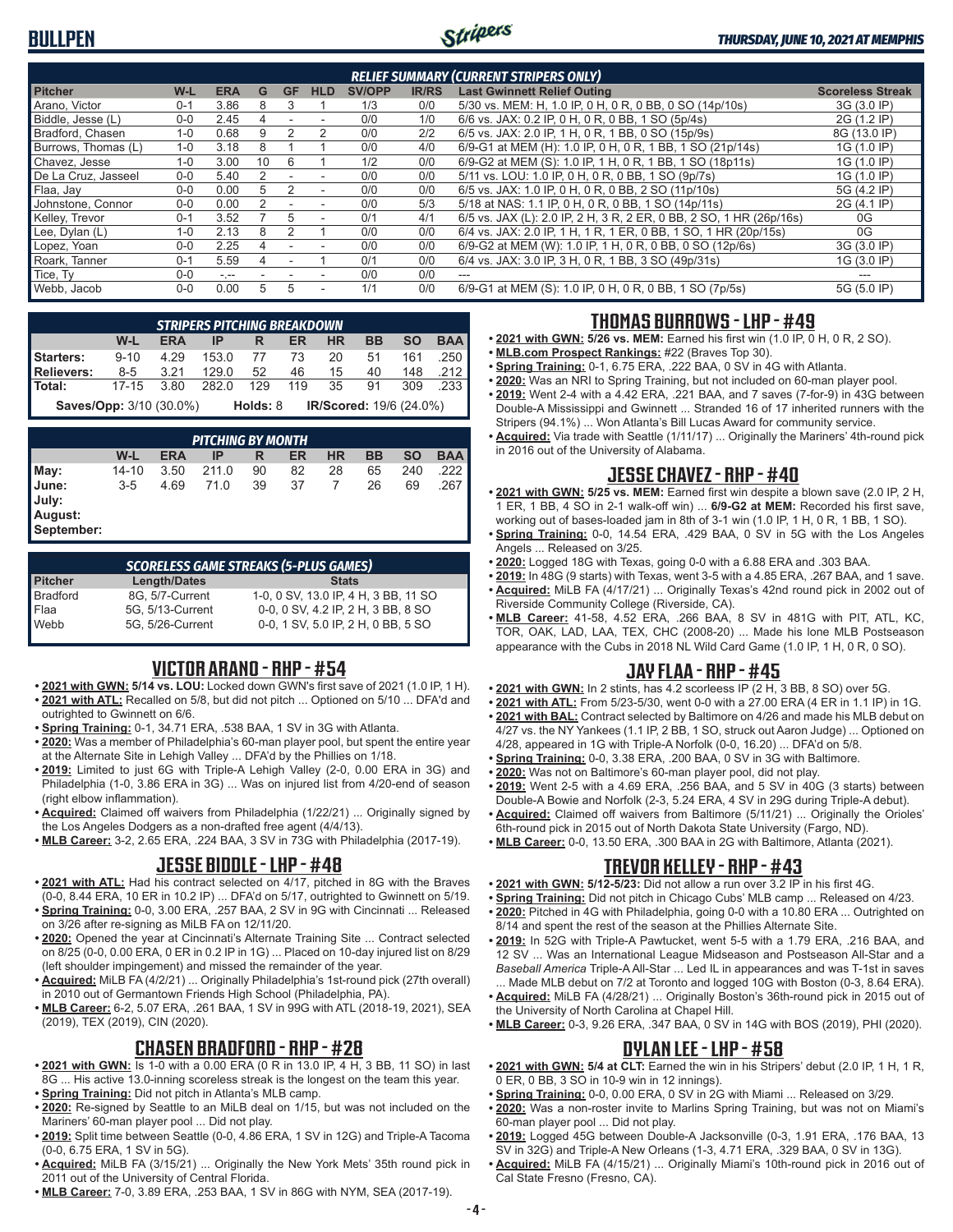## **YOAN LOPEZ - RHP - #55**

- **• 2021 with GWN: 6/9-G2 at MEM:** Earned his first win with the Stripers (1.0 IP, 1 H, 0 R, 0 SO in 3-1 victory in 8 innings).
- **• 2021 with ARI:** Began the season on Arizona's Opening Day roster ... In 2 stints, went 0-0 with a 6.57 ERA (9 ER in 12.1 IP) and 0 SV (0-for-3) in 13G ... DFA'd on 5/20, traded to Atlanta on 5/22 and optioned to Gwinnett.
- **• Spring Training:** 1-0, 4.91 ERA, .214 BAA, 0 SV in 8G with Arizona.
- **• 2020:** In 20G with Arizona, went 0-1 with a 5.95 ERA, .269 BAA, and 2 holds.
- **• 2019:** Set MLB career highs in G (70) and holds (21), going 2-7 with a 3.41 ERA, .232 BAA, and 1 SV (1-for-4) with the D-backs.
- **• Acquired:** Via trade with Arizona in exchange for CF Deivi Estrada (5/22/21) ... Originally signed by the D-backs as a NDFA out of Cuba (1/16/15).
- **• MLB Career:** 2-8, 4.25 ERA, .252 BAA, 1 SV in 113G with Arizona (2018-21)

## **TANNER ROARK - RHP - #57**

- **• 2021 with GWN: 5/23 at NAS:** Struck out 3 over 1.0 IP in his Stripers debut.
- **• 2021 with TOR:** Was on Toronto's Opening Day roster, went 0-1 with a 6.43 ERA in 3G (1 start) ... Released by the Blue Jays on 5/3.
- **• Spring Training:** 2-1, 8.44 ERA, .295 BAA in 4 starts with Toronto.
- **• 2020:** Made 11 starts with the Blue Jays, going 2-3 with a 6.80 ERA and .309 BAA.
- **• 2019:** Went 10-10 with a 4.35 ERA and .275 BAA in 31 starts with CIN and OAK. **• Acquired:** MiLB FA (5/10/21) ... Originally Texas's 25th-round pick in 2008 out of the University of Illinois at Urbana-Champaign.
- **• MLB Career:** 76-68, 3.85 ERA, .254 BAA, 1 SV in 227G (184 starts) with WSH, CIN, OAK, TOR (2013-21) ... Pitched in 2014 and 2016 Postseasons with Nationals (0-1, 3.86 ERA in 3G, 1 start).

# **TY TICE - RHP - #53**

- **• 2021 with TOR:** Recalled from the Alternate Training Site 3 times (4/9, 4/24, 5/22), went 0-0 with a 5.14 ERA (4 ER in 7.0 IP) in 4G during his MLB debut ... Also pitched once for Triple-A Buffalo (0 ER in 1.0 IP) ... DFA'd on 5/30.
- **• Spring Training:** 1-0, 9.00 ERA, .273 BAA, 0 SV in 6G with Toronto.
- **• 2020:** Spent the entire year at the Blue Jays' Alternate Training Site ... Did not reach the Majors ... Had his contract selected by Toronto on 11/20.
- **• 2019:** Between Double-A New Hampshire and Triple-A Buffalo, went 3-4 with a 2.34 ERA, .196 BAA, and 8 saves (8-for-12) in 46 relief appearances.
- **• Acquired:** Via trade from Toronto in exchange for cash (6/4/21) ... Originally the Blue Jays' 16th-round pick in 2017 out of Central Arkansas.
- **• MLB Career:** 0-0, 5.14 ERA, .310 BAA in 4G with Toronto (2021).

# **JACOB WEBB - RHP - #71**

- **• 2021 with GWN:** Has struck out 5 over 5.0 scoreless innings (2 H, 0 BB) in 5G ... **6/9-G1 at MEM:** Tallied first save of the year (1.0 IP, 0 H, 0 R, 1 SO in 5-4 win).
- **• 2021 with ATL:** Recalled 3 times (4/7, 4/10, 6/5) ... In 16G with the Braves, is 1-2 with a 5.63 ERA (10 ER in 16.0 IP) and a .338 BAA.
- **• Spring Training:** 1-0, 2.57 ERA, .222 BAA, 2 HLD in 7G with Atlanta ... Optioned to the Alternate Training Site in Gwinnett on 3/25.
- **• 2020:** Assigned to the Alternate Training Site on 7/19, but missed over a month with a right shoulder strain (placed on 60-day injured list on 7/20) ... Activated on 9/8 and went 0-0 with a 0.00 ERA (0 ER in 10.0 IP) and .200 BAA in 8G ... Made his MLB Postseason debut, going 0-0 with a 9.00 ERA (3 ER in 3.0 IP) in 3G.
- **• 2019:** Made his MLB debut with Atlanta, going 4-0 with a 1.39 ERA (5 ER in 32.1 IP), .205 BAA, 9 holds, and 2 saves (2-for-4) in 36G ... Also logged 10G with Gwinnett (0-1, 6.97 ERA, .225 BAA, 1 SV).
- **• Acquired:** Braves' 18th-round pick in 2014 out of Tabor College (Hillsboro, KS).
- **• MLB Career:** 5-2, 2.31 ERA, .247 BAA, 2 SV in 60G with Atlanta (2019-21).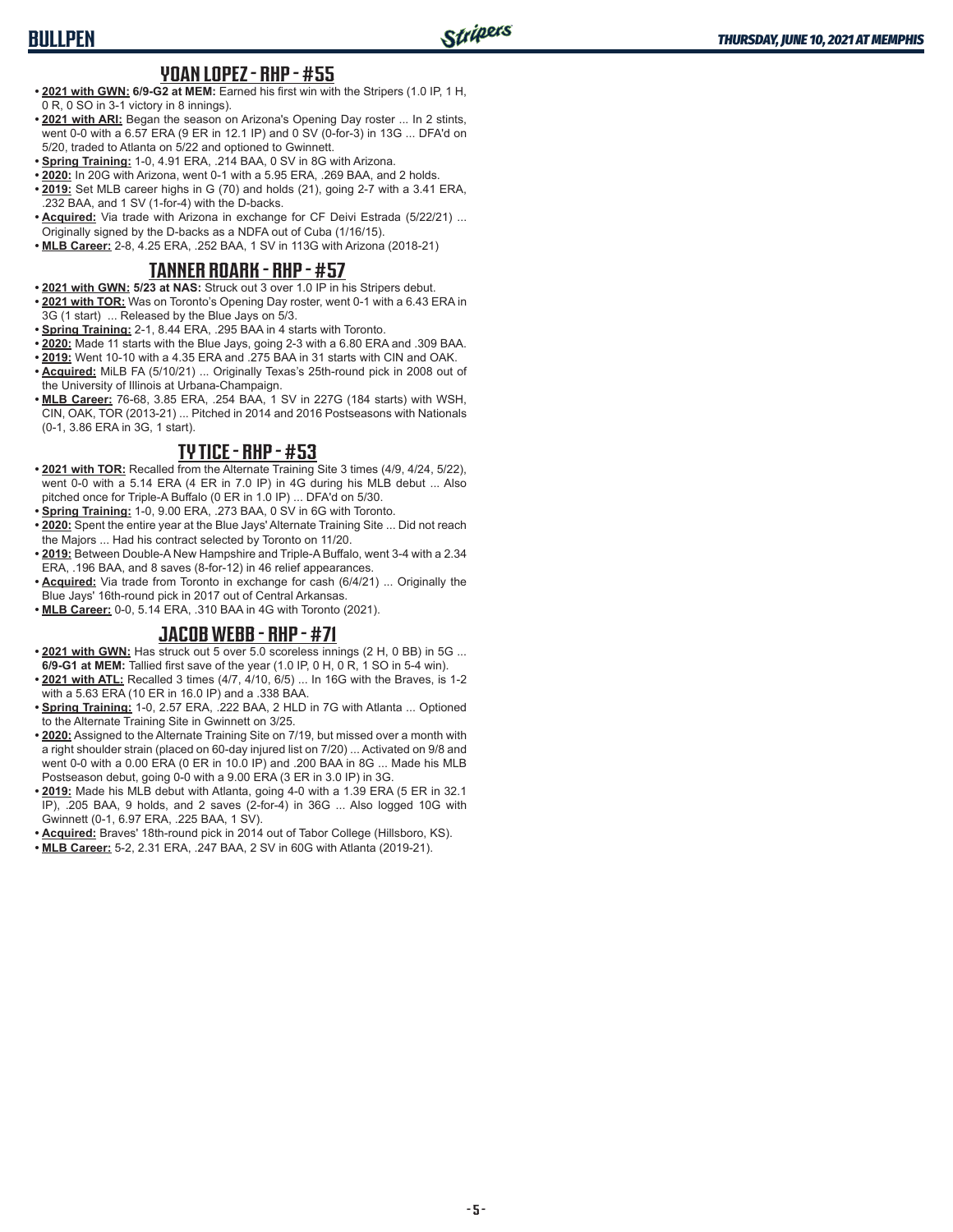#### Stripers **OFFENSE** *THURSDAY, JUNE 10, 2021 AT MEMPHIS TOTAL:* .250, 40 HR, .776 OPS *RISP:* .263, 9 HR, .776 OPS *RUNS/INNING: 1 2 3 4 5 6 7 8 9 X TOT Vs. LHP:* .253, 21 HR, .800 OPS **RISP/20:** .196, 1 HR, .559 OPS **Stripers:** 29 21 11 14 20 16 19 25 15 8 178 *Vs. RHP:* .248, 19 HR, .760 OPS *LOADED:* .308, 2 HR, .892 OPS **Opponents:** 15 19 15 20 6 15 14 11 6 8 129

|                | <b>HOME RUNS</b><br><b>MULTI-GAMES</b> |                |                          |                          |                          |                          |                |                        |                                              |                |                          |                          |
|----------------|----------------------------------------|----------------|--------------------------|--------------------------|--------------------------|--------------------------|----------------|------------------------|----------------------------------------------|----------------|--------------------------|--------------------------|
| <b>Player</b>  | 1R                                     | 2R             | 3R                       | <b>GS</b>                | Tot.                     |                          |                | Off LH Off RH Team W-L | Last HR with Gwinnett (Regular Season)       | <b>Hit</b>     | <b>RBI</b>               | <b>HR</b>                |
| Almonte        | $\overline{2}$                         |                |                          |                          | 3                        |                          | 2              | $3-0$                  | 5/30/21 vs. MEM, 1R (RH Connor Jones)        | 9              | 6                        |                          |
| Arcia          | $\overline{7}$                         |                | $\overline{\phantom{a}}$ |                          | 8                        | 4                        | 4              | $5 - 1$                | 5/25/21 vs. MEM, 1R (RH Angel Rondon)        | 10             | 4                        | $\overline{ }$           |
| Brugman        | $\overline{\phantom{0}}$               |                |                          |                          | $\overline{\phantom{a}}$ |                          |                | $0 - 0$                |                                              |                |                          |                          |
| Camargo        | $\overline{2}$                         |                |                          |                          | 3                        | 3                        |                | $1 - 1$                | 5/8/21 at CLT, 1R (LH Nik Turley), 2nd of GM | 4              | $\overline{2}$           | 4                        |
| Casteel        | $\sim$                                 | 2              |                          |                          | 2                        |                          |                | $1 - 1$                | 6/3/21 vs. JAX, PH 2R (LH Rob Zastryzny)     | $\overline{4}$ | 4                        | $\overline{\phantom{a}}$ |
| Demeritte      | 4                                      | $\overline{2}$ | $\overline{\phantom{a}}$ | $\overline{\phantom{a}}$ | 6                        | Δ                        | $\overline{2}$ | $5 - 1$                | 5/30/21 vs. MEM, 1R (LH Bernardo Flroes Jr.) | 7              | 4                        | ۰                        |
| Ervin          | $\overline{\phantom{0}}$               | ۰              |                          |                          |                          |                          |                | $1 - 0$                | 6/2/21 vs. JAX, 3R (LH Shawn Morimando)      | 4              | $\overline{2}$           |                          |
| Goins          |                                        | ۰              | $\overline{\phantom{a}}$ | $\overline{\phantom{a}}$ |                          |                          | $\sim$         | $1 - 0$                | 5/4/21 at CLT, 1R (LH Kyle Kubat)            | ⇁              | 3                        | ۰                        |
| Gore           | $\overline{\phantom{a}}$               | ۰.             | $\overline{\phantom{0}}$ |                          |                          |                          |                | $0 - 0$                |                                              |                | $\overline{\phantom{0}}$ |                          |
| Heredia        |                                        |                |                          |                          |                          |                          |                | $0 - 0$                |                                              |                |                          |                          |
| Inciarte       |                                        |                |                          |                          |                          |                          |                | $0 - 0$                |                                              |                |                          |                          |
| Jackson        | 2                                      |                |                          |                          | 5                        | 4                        |                | $3-0$                  | 6/9/21-G1 at MEM, 3R (LH Zack Thompson)      | 2              | 4                        | $\overline{ }$           |
| Kazmar Jr.     | 2                                      |                |                          |                          | 4                        |                          | 3              | $1 - 3$                | 6/6/21 vs. JAX, 1R (RH Parker Bugg)          | $\overline{2}$ | 3                        |                          |
| Kipnis         |                                        |                |                          |                          |                          |                          |                | $1 - 0$                | 5/28/21 vs. MEM, 3R (RH Tommy Parsons)       | $\overline{2}$ |                          |                          |
| Lucrov         |                                        |                |                          |                          |                          |                          |                | $0 - 1$                | 5/22/21 at NAS, 1R (RH Zack Godley)          | $\overline{2}$ | $\overline{2}$           | $\sim$                   |
| Martinez       |                                        | ۰.             | $\overline{\phantom{0}}$ | $\overline{\phantom{a}}$ | $\overline{\phantom{a}}$ |                          |                | $0 - 0$                |                                              | $\overline{2}$ |                          |                          |
| <b>Morales</b> | $\overline{\phantom{0}}$               | ۰              |                          |                          |                          |                          |                | $1 - 0$                | 5/7/21 at CLT, 3R (RH Joe De Carlo)          |                |                          |                          |
| Pache          |                                        |                |                          |                          |                          |                          |                | $0 - 0$                | 8/29/19 vs. NOR, 1R (LH Keegan Akin)         |                |                          |                          |
| Sanchez        | $\overline{\phantom{0}}$               | ۰              | $\overline{\phantom{a}}$ | $\overline{\phantom{a}}$ | ٠                        |                          |                | $0 - 0$                |                                              | $\mathfrak{p}$ |                          |                          |
| Snider         |                                        |                | $\overline{\phantom{0}}$ | ۰                        |                          | $\overline{\phantom{a}}$ |                | $1 - 0$                | 5/7/21 at CLT, 1R (RH Felix Paulino)         |                | ۰                        |                          |
| Unroe          |                                        |                |                          |                          | ٠                        |                          |                | $0 - 0$                | 7/19/19 vs. ROC, 1R (RH Drew Hutchison)      |                |                          |                          |
| Waters         | $\overline{2}$                         |                |                          |                          | 3                        | $\overline{2}$           |                | $0 - 2$                | 5/19/21 at NAS, 1R/Leadoff (LH Wade LeBlanc) | 9              | $\overline{2}$           | 1                        |
| Total:         | 24                                     | 8              | 6                        | $\overline{2}$           | 40                       |                          |                |                        |                                              |                |                          |                          |

|                                                           | <b>HOME RUN VARIANTS</b> |    |    |              |     |                                  |           |            |            |            |                |       |                | <b>PINCH HITTERS</b>                   |                |              |                                        |             |
|-----------------------------------------------------------|--------------------------|----|----|--------------|-----|----------------------------------|-----------|------------|------------|------------|----------------|-------|----------------|----------------------------------------|----------------|--------------|----------------------------------------|-------------|
| Back-to-Back Homers (1x):                                 |                          |    |    |              |     |                                  |           |            |            |            | Player         | AVG.  | <b>AB</b>      | н                                      | 2B             | 3B           | <b>HR</b>                              | <b>RBI</b>  |
| Almonte (GS) / Snider, 5/7 at CLT (1st Inning)            |                          |    |    |              |     |                                  |           |            |            |            | Almonte        | 1.000 |                |                                        | $\Omega$       | $\Omega$     | 0                                      | 2           |
|                                                           |                          |    |    |              |     |                                  |           |            |            |            | Arcia          | ---   | $\Omega$       | $\Omega$                               | $\Omega$       | $\Omega$     | 0                                      | $\mathbf 0$ |
| Back-to-Back-to-Back Homers (1x):                         |                          |    |    |              |     |                                  |           |            |            |            | Casteel        | .231  | 13             | 3                                      |                | $\Omega$     |                                        | 4           |
| Arcia (2R) / Camargo / Demeritte, 5/8 at CLT (6th Inning) |                          |    |    |              |     |                                  |           |            |            | Demeritte  | .400           | 5     | 2              |                                        | $\Omega$       |              |                                        |             |
|                                                           |                          |    |    |              |     |                                  |           |            |            |            | Ervin          | .500  | 3              |                                        | $\Omega$       | $\Omega$     | 0                                      |             |
| Pinch Hit Homers (2x):                                    |                          |    |    |              |     |                                  |           |            |            |            | Gore           | .333  | 3              |                                        | $\Omega$       | $\Omega$     | 0                                      | $\mathbf 0$ |
| Demeritte, 5/12 vs. LOU (7th Inning)                      |                          |    |    |              |     |                                  |           |            |            |            | Kazmar Jr.     | .000  | $\overline{4}$ | $\Omega$                               | $\mathbf 0$    | $\mathbf 0$  | 0                                      | 0           |
| Casteel, 6/3 vs. JAX (7th Inning)                         |                          |    |    |              |     |                                  |           |            |            | Lucrov     | .000           | 3     | $\Omega$       | $\Omega$                               | $\Omega$       | 0            | $\mathbf 0$                            |             |
| Leadoff (Game) Homers (1x):                               |                          |    |    |              |     |                                  |           |            |            |            | <b>Morales</b> | .000  |                | $\Omega$                               | $\Omega$       | $\Omega$     | 0                                      | 0           |
| Waters, 5/19 at NAS                                       |                          |    |    |              |     |                                  |           |            |            |            | Sanchez        | .000  | $\overline{4}$ | $\Omega$                               | $\Omega$       | $\Omega$     | 0                                      | 0           |
|                                                           |                          |    |    |              |     |                                  |           |            |            |            | Snider         | .000. | 9              | $\Omega$                               | $\Omega$       | $\Omega$     | $\Omega$                               | 0           |
| Walk-Off Homers (1x):                                     |                          |    |    |              |     |                                  |           |            |            |            | Unroe          | .000  | $\overline{4}$ | $\Omega$                               | $\Omega$       | $\Omega$     | 0                                      | $\mathbf 0$ |
| Arcia (Solo), 5/16 vs. LOU (9th Inning)                   |                          |    |    |              |     |                                  |           |            |            |            | Totals:        | .160  | 50             | 8                                      | $\overline{2}$ | $\mathbf{0}$ | $\overline{2}$                         | 8           |
|                                                           |                          |    |    |              |     |                                  |           |            |            |            |                |       |                |                                        |                |              |                                        |             |
|                                                           |                          |    |    |              |     |                                  |           |            |            |            |                |       |                | <b>HITTING STREAKS (10-PLUS GAMES)</b> |                |              |                                        |             |
|                                                           |                          |    |    |              |     |                                  |           |            |            |            | Player         |       | Length/Dates   |                                        |                | <b>Stats</b> |                                        |             |
|                                                           |                          |    |    |              |     |                                  |           |            |            |            | Arcia          |       | 13G (5/4-5/18) |                                        |                |              | .393 (22-56), 4 2B, 7 HR, 17 R, 12 RBI |             |
|                                                           |                          |    |    |              |     |                                  |           |            |            |            |                |       |                |                                        |                |              |                                        |             |
|                                                           |                          |    |    |              |     |                                  |           |            |            |            |                |       |                |                                        |                |              |                                        |             |
|                                                           |                          |    |    |              |     | <b>STRIPERS BATTING BY MONTH</b> |           |            |            |            |                |       |                |                                        |                |              |                                        |             |
|                                                           | <b>AVG</b>               | G  | 2B | 3B           | HR. | <b>RBI</b>                       | <b>SB</b> | <b>OBP</b> | <b>SLG</b> | <b>OPS</b> |                |       |                |                                        |                |              |                                        |             |
| May:                                                      | .254                     | 24 | 43 | 2            | 36  | 138                              | 24        | .366       | .445       | .811       |                |       |                | <b>ON-BASE STREAKS (10-PLUS GAMES)</b> |                |              |                                        |             |
| June:                                                     | .238                     | 8  | 14 | $\mathbf{1}$ | 4   | 27                               | 8         | .322       | .345       | .667       | Player         |       | Length/Dates   |                                        |                | <b>Stats</b> |                                        |             |
| July:                                                     |                          |    |    |              |     |                                  |           |            |            |            | Arcia          |       | 13G (5/4-5/18) |                                        |                |              | .393 (22-56), 8 BB, .462 OBP           |             |
| August:                                                   |                          |    |    |              |     |                                  |           |            |            |            | Camargo        |       | 10G (5/4-5/23) |                                        |                |              | .333 (12-36), 12 BB, .500 OBP          |             |

*BATTER'S BOX (CURRENT STRIPERS ONLY)*

**September:**

| Player            | <b>Season with GWN</b>              | 6/9 at MEM            | <b>Active Hit Streak</b> | <b>Series at MEM</b>     |
|-------------------|-------------------------------------|-----------------------|--------------------------|--------------------------|
| Arcia, Orlando    | .297, 8 HR, 18 RBI, 4 SB, .907 OPS  | $2-8$ , SB            | 2G (Since 6/9)           | $.250(2-8)$ , SB         |
| Camargo, Johan    | .257. 3 HR. 10 RBI. 0 SB. .824 OPS  | $1-6, R$              | $-1G$                    | $.167(1-6)$ , R          |
| Casteel, Ryan     | .325, 2 HR, 11 RBI, 0 SB, .975 OPS  | $0 - 5$               | -3G                      | $.000(0-5)$              |
| Demeritte, Travis | .308, 6 HR, 15 RBI, 1 SB, 1.091 OPS | $1 - 2$               | 5G (Since 6/2)           | $.500(1-2)$              |
| Ervin, Phillip    | .215, 1 HR, 9 RBI, 7 SB, .658 OPS   | $0 - 3$               | -3G                      | $.000(0-3)$              |
| Goins, Ryan       | .272, 1 HR, 10 RBI, 0 SB, .740 OPS  | $2-3.2B$              | 7G (Since 5/27)          | $.667(2-3), 2B$          |
| Gore, Terrance    | .250. 0 HR. 0 RBI. 6 SB. .583 OPS   | PR. 0-0. R. SB        | -3G                      | $.000(0-0)$ , R, SB      |
| Jackson, Alex     | .242, 5 HR, 14 RBI, 1 SB, 1.138 OPS | 1-3, HR (5), R, 3 RBI | 1G (Since 6/9)           | .333 (1-3), HR, R, 3 RBI |
| Kazmar Jr., Sean  | .230. 4 HR. 14 RBI. 0 SB. .755 OPS  | 1-3, 2B, R, RBI       | -1G                      | .333 (1-3), 2B, R, RBI   |
| Kipnis, Jason     | .241, 1 HR, 3 RBI, 0 SB, .766 OPS   | $1-3, R$              | 2G (Since 6/5)           | $.333(1-3)$ , R          |
| Lucroy, Jonathan  | .222. 1 HR. 10 RBI. 0 SB. .661 OPS  | 0-2, SF, RBI          | $-1G$                    | $.000(0-2)$ , RBI        |
| Morales, Jonathan | .111, 1 HR, 5 RBI, 0 SB, .333 OPS   | <b>DNP</b>            | $-3G$                    | ---                      |
| Pache, Cristian   | .278, 0 HR, 2 RBI, 0 SB, .722 OPS   | $0 - 4$               | $-1G$                    | $.000(0-4)$              |
| Sanchez, Yolmer   | .167, 0 HR, 6 RBI, 1 SB, .538 OPS   | 1-2, 2 R, SB          | 1G (Since 6/9)           | $.500(1-2), 2R, SB$      |
| Waters, Drew      | .283. 3 HR. 10 RBI. 8 SB. .807 OPS  | 4-7, R, 2 RBI, SB     | 3G (Since 6/6)           | .571 (4-7), R, 2 RBI, SB |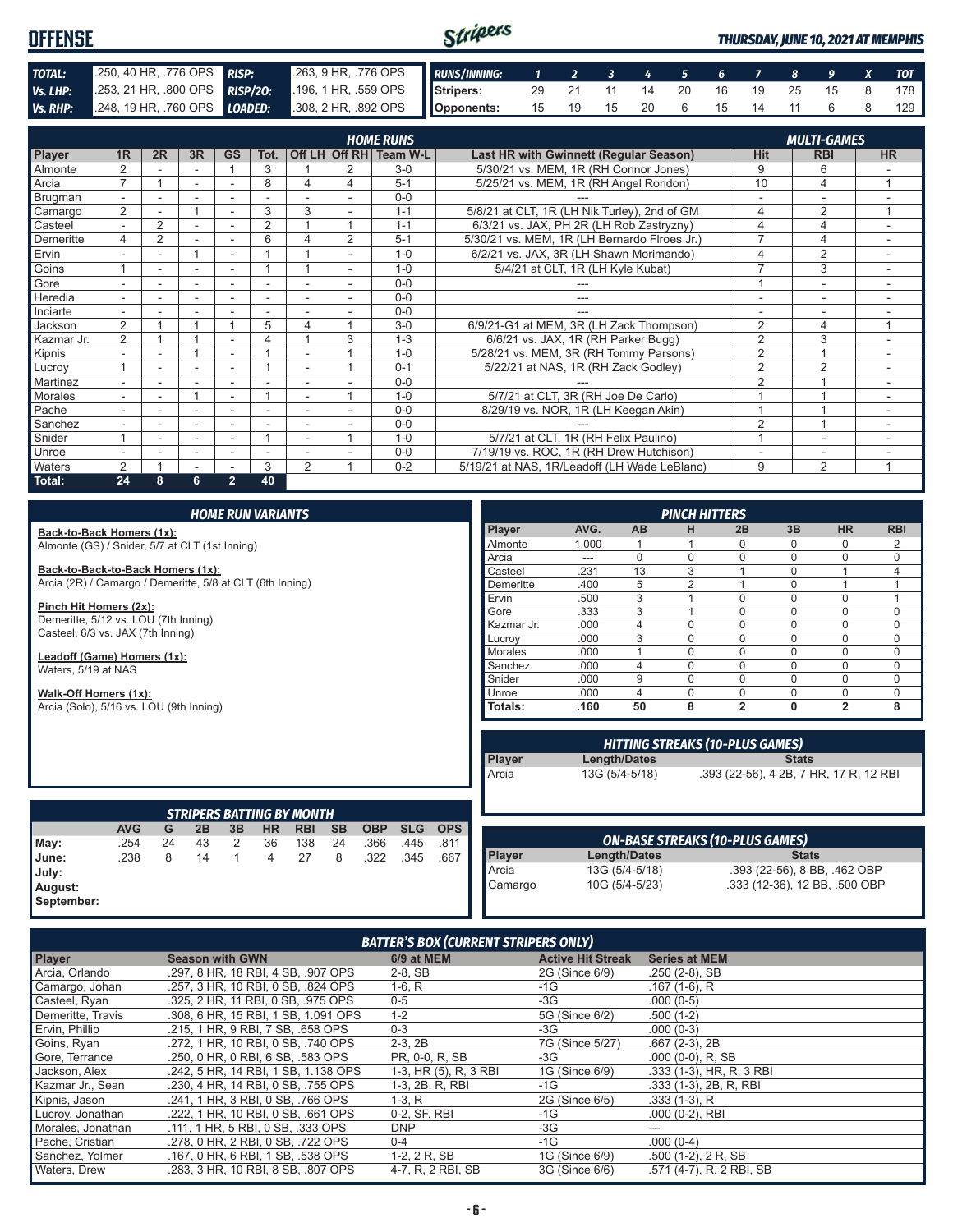# **ORLANDO ARCIA - SS - #13**

- **• Leaderboard:** Entering 6/10, ranks among Triple-A East top 10 in R (T-1st, 28), H (T-2nd, 38), TB (T-2nd, 69), HR (T-4th, 8), and XBH (T-4th, 15).
- **• 2021 with GWN: 5/4-5/18:** Hit safely in each of his first 13G (.393, 7 HR, 17 R, 12 RBI, 2 SB, 1.301 OPS) ... **5/9 at CLT:** Tied GWN's single-game homer record with 3 solo blasts (3-for-4, 4 R, 4 RBI) ... **5/15 vs. LOU:** Launched game-winning solo HR (#6) in 8th ... 5/16 vs. LOU: Blasted walk-off solo HR (#7) in 9th.
- **• 2021 with MIL:** Was on Milwaukee's Opening Day roster and batted .091 (1-for-11, 1 RBI) in 4G before being traded to Atlanta on 4/6 (sent to Alternate Training Site).
- **• Spring Training:** .191, 4 2B, 4 R, 6 RBI, .517 OPS in 19G with Milwaukee. **• 2020:** Spent 59 games with the Brewers, batting .260 (10 2B, 1 3B, 5 HR, 22 R, 20
- RBI, 2 SB) ... Played in 2 Postseason games (.143, 1-for-7, 1 HR, 2 RBI). **• Acquired:** Via trade with Milwaukee in exchange for RHP Chad Sobotka and RHP
- Patrick Weigel (4/6/21) ... Originally signed by Milwaukee as a NDFA (10/22/10). **• MLB Career:** .244, 69 2B, 7 3B, 42 HR, 180 RBI, 39 SB in 542G with Milwaukee
- (2016-21) ... Played in the Postseason from 2018-20 (.295, 4 HR, 6 RBI in 13G).

# **JOHAN CAMARGO - INF - #17**

- **• Leaderboard:** Entering 6/10, ranks among Triple-A East top 10 in R (T-10th, 18).
- **• 2021 with GWN: 5/4-5/22:** Hit safely in each of his first 9G (.364, 2 2B, 3 HR, 13 R, 8 RBI) ... **5/8 at CLT:** Notched his first career multi-homer game (2-for-4, 2 HR, 2 RBI) ... **6/5 vs. JAX:** Started 5-4-3 triple play, Gwinnett's first since 5/28/19 at TOL.
- **• Gwinnett Career:** Batting .324 (20 2B, 1 3B, 12 HR, 51 R, 52 RBI, 1 SB, .919 OPS) in 74G with Gwinnett since 2017.
- **• 2021 with ATL:** In 5 stints with the Braves, batting .000 (0-for-15, 1 R) in 14G.
- **• Spring Training:** .186, 2 2B, 1 HR, 4 R, 3 RBI in 18G with Atlanta. **• 2020:** Made Braves' Opening Day roster and batted .200 (8 2B, 4 HR, 16 R, 9 RBI)
- in 35G ... Added to the NLCS roster in place of injured Adam Duvall prior to Game 2 and played in 4G (.250, 2-for-8, 1 2B, 1 RBI).
- **• Acquired:** NDFA (7/2/10) out of Panama City, Panama.
- **• MLB Career:** .258, 68 2B, 4 3B, 34 HR, 144 RBI, 2 SB in 360G with Atlanta (2017- 21) ... Played in 2018 and 2020 Postseasons (.087, 1 2B, 1 RBI in 8G).

# **RYAN CASTEEL - 1B/C - #9**

- **• 2021 with GWN: 5/15-5/18:** Had 6 RBI in 3G span, including 5/15 vs. LOU (1-for-2, GW 3-run double, 3 RBI) and 5/16 vs. LOU (1-for-3, HR, 2 RBI) ... **6/2 vs. JAX:** Notched a pinch-hit 2-run double ... **6/3 vs. JAX:** Hit a pinch-hit 2-run HR (#2).
- **• Spring Training:** Did not play in Atlanta's MLB camp.
- **• 2020:** Was not on the Braves' 60-man player pool ... Did not play.
- **• 2019:** Played 118G with Double-A Mississippi, batting .263 (21 2B, 2 3B, 21 HR, 73 RBI, .811 OPS) ... Ranked 2nd in the Southern League in homers and RBI, 3rd in slugging (.477) ... Was his 2nd career 20-homer season (hit 22 in 2013).
- **• Acquired:** MiLB FA (3/14/21) ... Originally Colorado's 17th-round pick in 2010 out of Cleveland State Community College (Cleveland, TN).

# **TRAVIS DEMERITTE - OF - #12**

- **• Leaderboard:** Entering 6/10, ranks among Triple-A East top 10 in SLG (1st, .654), OPS (1st, 1.091), OBP (2nd, .348), 2B (T-3rd, 9), XBH (T-4th, 15), BB (T-5th, 18), AVG (10th, .308), and R (T-10th, 18).
- **• 2021 with GWN: 5/4 at CLT:** Tallied 5 RBI (3-for-6, HR) to set a Gwinnett Opening Night record ... **5/8-5/12:** Homered in 3 straight games (#2-4), batting .400 (4-for-10, 4 RBI) in that span.
- **• Gwinnett Career:** In 123G since 2019, batting .290 (37 2B, 2 3B, 26 HR, 86 R, 88 RBI, 5 SB, .972 OPS) with the Stripers.
- **• Spring Training:** .133, 0 HR, 3 RBI, 1 SB, .467 OPS in 14G with Atlanta ... Outrighted to Gwinnett on 2/21 and signed to a MiLB contract.
- **• 2020:** Hit .172 with 1 2B, 4 RBI in 18G with Detroit ... DFA'd on 2/5/21.
- **• 2019:** Made his Triple-A debut with Gwinnett and was an IL All-Star (.286, 20 HR, 73 RBI, .944 OPS in 96G) ... Has 1 of the 9 20-HR seasons in GWN history ... Traded to Detroit on 7/31, made his MLB debut (.225, 3 HR, 10 RBI in 48G).
- **• Acquired:** Off Waivers from Detroit (2/12/21) ... Originally Texas' 1st-round pick (30th overall) in 2013 out of Winder-Barrow High School (Winder, GA).
- **• MLB Career:** .217, 8 2B, 2 3B, 3 HR, 14 RBI, 3 SB with Detroit (2019-20).

# **PHILLIP ERVIN - OF - #18**

- **• Leaderboard:** Entering 6/10, ranks among Triple-A East top 10 in SB (T-8th, 7).
- **• 2021 with GWN: 6/2 vs. JAX:** Blasted a decisive 3-run HR (#1) and tallied a season-high 4 RBI (1-for-4, R).
- **• Spring Training:** .276, 0 HR, 2 RBI, 1 SB, .647 OPS in 18G with Atlanta ... DFA'd on 3/28, outrighted to the Alternate Training Site on 4/3.
- **• 2020:** Between Cincinnati and Seattle, hit .149 with 3 2B, 4 RBI, 1 SB in 37G ... DFA'd by the Reds (8/28), Mariners (12/16), and Chicago Cubs (2/20/21).
- **• Acquired:** Off waivers from the Chicago Cubs (2/22/21) ... Originally Cincinnati's 1st-round pick (27th overall) in 2013 out of Samford University (Homewood, AL).
- **• MLB Career:** .247, 26 2B, 8 3B, 17 HR, 68 RBI, 15 SB in 237G with CIN, SEA (2017-20) ... Talled 7 of his 8 career triples in 2019 (ranked 7th in NL).

# **RYAN GOINS - INF - #8**

- **• 2021 with GWN: Riding 7G hitting streak since 5/27, batting .375 (9-for-24, 2 2B, 3 R, 2 RBI)** ... **5/4 at CLT:** Hit Gwinnett's first homer of the season (opposite field, solo) ... **5/12 vs. LOU:** Set season highs for hits (3-for-4) and RBI (3).
- **• Triple-A Career:** Has played for BUF (2013-16), LHV (2018), CLT (2019), and GWN (2021) ... Was teammates with MGR Matt Tuiasosopo in 2014 with the Bisons.
- **• Spring Training:** .391, 2 2B, 0 HR, 5 RBI, 0 SB, .960 OPS in 16G with Atlanta. **• 2020:** Played in 14G with the Chicago White Sox, batting .000 (0-for-9, 4 R) ...
- Spent most of the year at the Alternate Training Site in Schaumburg, IL. **• Acquired:** MiLB FA (2/25/21) ... Originally Toronto's 4th-round pick in 2009 out of
- Dallas Baptist University (Dallas, TX).
- **• MLB Career:** .228, 71 2B, 12 3B, 22 HR, 158 RBI in 555G with TOR, KC, CWS (2013-20) ... Played for TOR in 2015, 2016 Postseason (.146, 1 HR, 5 RBI in 14G).

# **TERRANCE GORE - OF - #5**

- **• 2021 with GWN:** Is 6-for-6 in stolen base attempts over 10G with Gwinnett ... **5/18 at NAS:** Stole 2nd and 3rd base as a pinch runner ... **6/9-G2 at MEM:** Stole 3rd and scored winning run in 8th inning of 3-1 victory.
- **• Spring Training:** Did not play in Atlanta's MLB camp.
- **• 2020:** Logged 2G in his lone season with the Los Angeles Dodgers (0 PA).
- **• Acquired:** MiLB FA (2/18/21) ... Originally Kansas City's 20th-round pick in 2011 out of Gulf Coast Community College (Panama City, FL).
- **• MLB Career:** .224, 2 2B, 1 3B, 0 HR, 1 RBI, 40 SB in 102G with KC, CHC, LAD (2014-20) ... Played in the Postseason with KC (2014-15) and CHC (2018), going 0-for-2 with 3 R, 5 SB ... Won World Series with the Royals in 2015.

# **ALEX JACKSON - C - #56**

- **• MLB Rehab:** Assigned to Gwinnett for rehab by Atlanta on 5/21 ... On the Braves' 10-day injured list since 5/2 (strained left hamstring).
- **• 2021 with GWN: In last 7G, batting .320 (8-for-25, 1 2B, 1 3B, 5 HR, 7 R, 14 RBI, 1.459 OPS)** ... **5/27 vs. MEM:** Set career highs in HR (3) and RBI (7) in 4-for-4 effort ... **6/9-G1 at MEM:** Belted a GW 3-run HR (#5) in 5-4 win.
- **• Gwinnett Career:** Has 36 HR in 130G since 2018 (.224, 96 RBI, .837 OPS) ... Hit a career-high 28 HR over just 85G with the Stripers in 2019.
- **• 2021 with Atlanta:** Made the Braves' Opening Day roster for the first time in his career ... Hit .043 (1-for-23, 2 R) in 10G prior to the injury.
- **• Spring Training:** .194, 2 2B, 2 HR, 8 RBI, .716 OPS in 14G with Atlanta.
- **• 2020:** Spent most of the year at the Alternate Training Site in Gwinnett ... In 5G with Atlanta, batted .286 (2-for-7, 1 2B).
- **• Acquired:** Via trade with Seattle in exchange for RHP Max Povse and RHP Rob Whalen (11/28/16) ... Originally the Mariners' 1st-round pick (6th overall) in 2014 out of Rancho Bernardo High School (San Diego, CA).
- **• MLB Career:** .070, 1 2B, 2 R, 0 RBI in 19G with Atlanta (2019-21).

# **SEAN KAZMAR JR. - INF - #4**

- **• 2021 with GWN: 5/25 vs. MEM:** Lined a walk-off single in the 9th for a 2-1 win, his first career walk-off RBI with Gwinnett ... **6/6 vs. JAX:** Tied Joey Terdoslavich for 3rd on Gwinnett's career home run list (#41, 1-for-4, 1 RBI).
- **• Gwinnett Career:** Batting .267 (634-for-2371, 130 2B, 12 3B, 41 HR, 289 R, 284 RBI, 23 SB) in 689G over 8 seasons ... Leads Gwinnett in career G, AB, H, TB (911), 2B, R, RBI ... Ranks 2nd in career 3B (12) ... Ranks T-3rd in career HR (41).
- **• 600 Club:** His 634 hits are 4th-most in Richmond/Gwinnett history (Larry Whisenton leads with 657 hits) ... Is one of 5 players in RICH/GWN history with 600 hits.
- **• 2021 with ATL:** Contract selected on 4/17, has spent 2 stints with Atlanta (4/17- 4/23, 5/4-5/7), going 0-for-2 ... Pinch hit on 4/17 at the Chicago Cubs, marking his first MLB appearance in 4,589 days since 9/23/08 with San Diego ... The last player with a bigger gap between MLB appearances was Ralph Winegarner (13 years, 14 days between 6/23/36 with CLE and 7/7/49 with STL).
- **• Spring Training:** .409, 3 HR, 9 RBI, 0 SB, 1.415 OPS in 25G with Atlanta.
- **• 2020:** Was an NRI to Braves Spring Training, but not on 60-man player pool.
- **• Acquired:** MiLB FA (12/7/20) ... Originally San Diego's 5th-round pick in 2004 out of the College of Southern Nevada.
- **• MLB Career:** .195, 1 2B, 0 3B, 0 HR, 2 RBI in 22G with San Diego (2008) and Atlanta (2021).

# **JASON KIPNIS - INF - #22**

- **• 2021 with GWN: 5/28 vs. MEM:** Belted a decisive 3-run HR (#1, 2-for-3, 3 RBI).
- **• Spring Training:** .241, 1 2B, 1 HR, 2 R, 3 RBI in 12G with Atlanta ... Released on 3/27, re-signed to MiLB deal on 3/29.
- **• 2020:** In his lone season with the Chicago Cubs, hit .237 (8 2B, 1 3B, 3 HR, 16 RBI, 1 SB) in 44G ... Played in 2G during the Postseason (0-for-3, 1 BB, 1 SO) ... Elected Free Agency on 10/28.
- **• Acquired:** MiLB FA (3/29/21) ... Originally Cleveland's 2nd-round pick in 2009 out of Arizona State University (Tempe, AZ).
- **• MLB Career:** .260, 260 2B, 24 3B, 126 HR, 545 RBI, 136 SB in 1,165G with CLE, CHC (2011-20) ... Was 2-time AL All-Star with the Indians (2013, 2015) ... Hit .192 (3 2B, 1 3B, 4 HR, 9 RBI) in 26G during the Postseason with CLE (2013, 2016-18) and CHC (2020).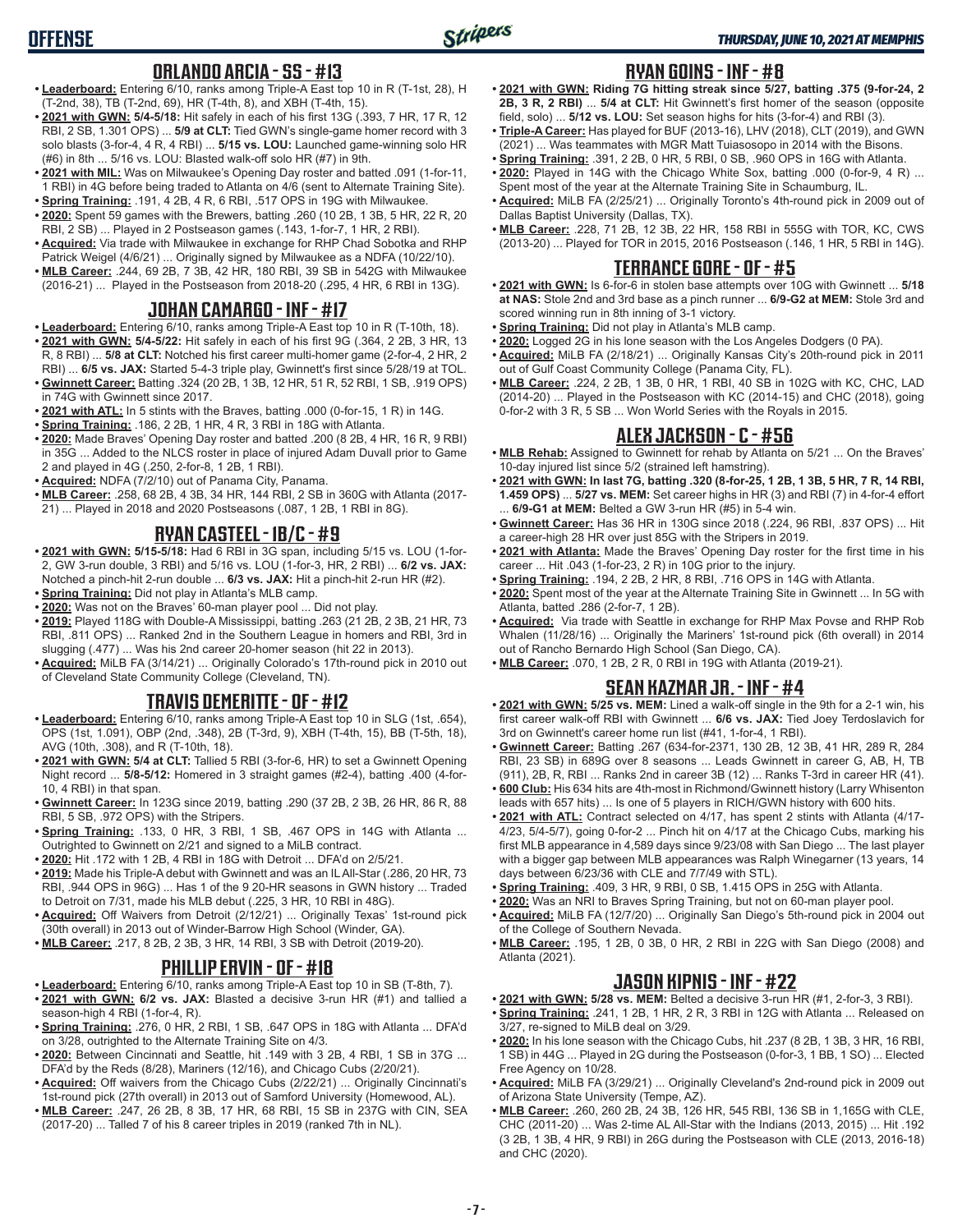## **JONATHAN LUCROY - C - #62**

- **• 2021 with GWN: 5/26 vs. MEM:** Went 2-for-4 with a 3-run double and 4 RBI. **• 2021 with WSH:** Signed by Washington on 4/6, played 5G (.357, 5-for-14, 1 2B, 2 RBI) ... DFA'd on 4/12, outrighted and elected free agency on 4/14.
- **Spring Training: .333, 1 2B, 1 R, .867 OPS in 14G with Chicago White Sox ...** Released on 3/30 (had signed a MiLB deal on 2/11).
- **• 2020:** Signed by Boston to a MiLB deal on 2/19 ... Contract selected on 7/17 and played in 1G (7/24 vs. BAL, no AB) ... DFA'd on 7/29, released on 9/15 ... Signed with Philadelphia on 9/15 and joined Alternate Site (no MLB call-up).
- **• Acquired:** MiLB FA (5/17/21) ... Originally Milwaukee's 3rd-round pick in 2007 out of the University of Louisiana-Lafayette.
- **• MLB Career:** .274, 217 2B, 24 3B, 108 HR, 547 RBI, 30 SB in 1,208G with MIL, TEX, COL, OAK, LAA, CHC, BOS, WSH (2010-21) ... 2-time NL All-Star (2014, 2016 with MIL) ... Played in Postseason for MIL (2011), TEX (2016), COL (2017), OAK (2018), batting .235 with 1 HR, 6 RBI in 15G.

# **JONATHAN MORALES - C - #20**

- **• 2021 with GWN: 5/7 at CLT:** Tied his single-game career high with 5 RBI, going 2-for-6 with a 3-run HR (#1) in the 9th.
- **• Spring Training:** .250, 0 HR, 1 RBI, 0 SB, 1.200 OPS in 12G with Atlanta.
- **• 2020:** Spent entire year at Braves Alternate Site in Gwinnett (no MLB debut) ... Played for Caguas of the Puerto Rican Winter League (.394, 3 HR, 9 RBI in 13G), earning PWL Postseason All-Star honors.
- **• 2019:** Hit .240 (13 2B, 2 HR, 27 R, 25 RBI) in 80G between Double-A Mississippi and Gwinnett ... Logged 1 game during the IL Playoffs (0-for-1, BB).
- **• Acquired:** Braves' 25th-round pick in 2015 out of Miami-Dade Community College.

# **CRISTIAN PACHE - OF - #15**

- **• MLB.com Prospect Ranks:** #1 (Braves Top 30), #11 (Top 100).
- **• 2021 with GWN:** Joined Stripers on a rehab assignment from 5/29-6/1, played 1G before being activated and optioned on 6/2 ... **6/5 vs. JAX:** Went 3-for-6 with 2 doubles, including game-tying 2-run double in 9th.
- **• 2021 with ATL:** On Atlanta's Opening Day roster for the first time ... Hit .111 (3 2B, 1 HR, 6 R, 4 RBI) in 22G ... Placed on IL twice, on 4/14 and 5/14 ... Was at the Alternate Training Site from 4/24-4/30.
- **• Spring Training:** .184, 2 2B, 1 3B, 4 R, 3 RBI, 2 SB in 17G with Atlanta.
- **• 2020:** Spent most of the year at the Braves Alternate Training Site ... Made his MLB debut on 8/21 vs. Philadelphia (1-for-4) ... Played just 2G during regular season (.250) ... Also made MLB Postseason debut (.182, 1 2B, 1 HR, 4 R, 4 RBI in 12G).
- **• 2019:** Between Mississippi (104G) and Gwinnett (26G), hit .277 (36 2B, 9 3B, 12 HR, 63 R, 61 RBI, 8 SB, .802 OPS) in 130G ... Named a Southern League Postseason All-Star and MLB All-Star Futures Game participant.
- **• Acquired:** NDFA (7/4/15) out of Santo Domingo Centro, D.R.
- **• MLB Career:** .119, 3 2B, 0 3B, 1 HR, 4 RBI, 0 SB in 24G with Atlanta (2020-21).

# **YOLMER SANCHEZ - INF - #2**

- **• 2021 with GWN: 5/7 at CLT:** Went 3-for-5 with 3 runs, 3 RBI and Gwinnett's first triple of the year ... **6/9-G2 at MEM:** Stole home plate as part of a double-steal with Drew Waters, scored the tying run in 3-1 victory (1-for-2, R, SB).
- **• Spring Training:** .190, 0 XBH, 2 RBI, 1 SB, .451 OPS in 15G with Baltimore ... DFA'd on 3/27, released on 3/30.
- **• 2020:** Played 11G with the Chicago White Sox, batting .313 (3 2B, 1 HR, 1 RBI, 1.164 OPS) ... Made his MLB Postseason debut in the ALWCS (1G, no at-bat).
- **• Acquired:** MiLB FA (3/31/21) ... Originally a NDFA with Chi. White Sox (5/29/09). **• MLB Career:** .245, 113 2B, 24 3B, 32 HR, 215 RBI, 30 SB in 657G with the Chicago White Sox (2014-20) ... Won an AL Gold Glove in 2019 (.987 FPCT at 2B).

## **DREW WATERS - OF - #11**

- **• Leaderboard:** Entering 6/10, ranks among Triple-A East top 10 in SB (T-5th, 8).
- **• MLB.com Prospect Ranks:** #2 (Braves Top 30), #28 (Top 100 Prospects).
- **• 2021 with GWN: Batting .324 (24-for-74, 4 2B, 3 HR, 15 R, 9 RBI, 6 SB, .938 OPS) in last 20G since 5/15** ... **5/18 at NAS:** Recorded his first career multi-HR game (3-for-5, 2 HR, 3 RBI) and became the first GWN player to homer from both sides of the plate since Mel Rojas Jr. (7/7/16 at CLT) ... **5/19 at NAS:** Fell a triple shy of the cycle in his first 4-hit game at Triple-A (4-for-5, 2B, HR, 2 R, 2 RBI, 2 SB) ... **6/9-G2 at MEM:** Lined RBI single in 8th (2-for-3, R, RBI) for last-at-bat 3-1 win.
- **• Spring Training:** .500, 1 2B, 0 HR, 2 RBI, 1 SB in 4G with Atlanta.
- **• 2020:** Spent entire year at Braves Alternate Site in Gwinnett (no MLB debut).
- **• 2019:** Hit .309 (40 2B, 9 3B, 7 HR, 80 R, 52 RBI, 16 SB) in 134G with Double-A Mississippi and Gwinnett ... Won Southern League Batting Title (.319, best in MIS history) and Most Valuable Player (1st in MIS history) ... Ranked among MiLB top 5 in doubles (T-3rd, 40) and hits (5th, 163).
- **• Acquired:** Braves' 2nd-round pick in 2017 out of Etowah High School (Woodstock, GA) ... Named Gatorade Georgia Baseball Player of the Year in 2017.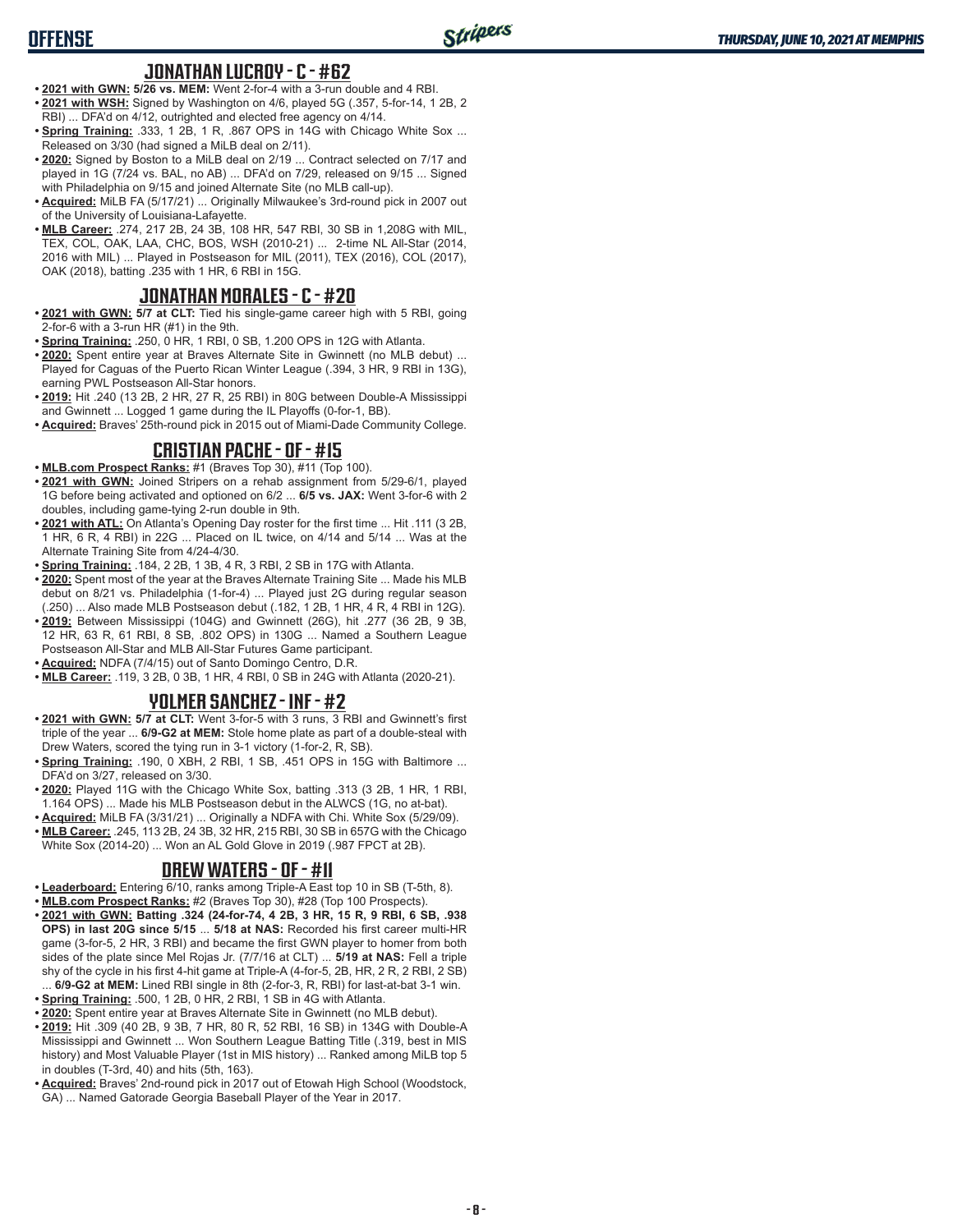# **SEASON SUMMARY**

**DEFENSE:**



# **TEAM HIGHS & LOWS**

| <b>OFFENSE:</b>  |                                                                      |
|------------------|----------------------------------------------------------------------|
|                  |                                                                      |
|                  |                                                                      |
|                  |                                                                      |
|                  |                                                                      |
|                  |                                                                      |
|                  |                                                                      |
|                  |                                                                      |
|                  |                                                                      |
|                  |                                                                      |
|                  |                                                                      |
|                  |                                                                      |
|                  |                                                                      |
|                  |                                                                      |
|                  |                                                                      |
|                  |                                                                      |
|                  |                                                                      |
|                  |                                                                      |
| <b>PITCHING:</b> |                                                                      |
|                  |                                                                      |
|                  |                                                                      |
|                  | Most Runs Allowed, Inning4 (8x, last: 2nd Inning, 6/9-G1 at Memphis) |
|                  |                                                                      |
|                  |                                                                      |
|                  |                                                                      |
|                  |                                                                      |
|                  |                                                                      |

Most Home Runs Allowed, Game ...........................3 (3x, last: 6/5 vs. Jacksonville) Most Hit Batsmen, Game ........................................2 (2x, last: 6/5 vs. Jacksonville) Most Wild Pitches, Game ............................................ 3 (3x, last: 5/21 at Nashville)

Most Double Plays Turned, Game .............................3 (2x, last: 5/29 vs. Memphis) Most Triple Plays Turned, Game .......................................... 1 (6/5 vs. Jacksonville) Most Errors, Game ..................................................................3 (5/15 vs. Louisville) Most Stolen Bases Allowed, Game .........................2 (3x, last: 6/6 vs. Jacksonville) Most Caught Stealing, Game ..................................1 (6x, last: 6/3 vs. Jacksonville)

**TEAM MISCELLANEOUS**

#### **INDIVIDUAL HIGHS & LOWS**

| <u>HITTING (GAME):</u>  |  |
|-------------------------|--|
|                         |  |
|                         |  |
|                         |  |
|                         |  |
|                         |  |
|                         |  |
|                         |  |
|                         |  |
|                         |  |
|                         |  |
|                         |  |
|                         |  |
|                         |  |
| <b>PITCHING (GAME):</b> |  |
|                         |  |
|                         |  |
|                         |  |
|                         |  |
|                         |  |
|                         |  |

| Low-Run 9.0 IP CG ………………………………………………………………………………None |
|------------------------------------------------------|

#### **DEFENSE (GAME):**

#### **STREAKS**

# **LAST TIME IT HAPPENED (GWINNETT REGULAR-SEASON HISTORY)**

| Homers, Both Sides of Plate  Drew Waters (5/18/21 at Nashville)            |
|----------------------------------------------------------------------------|
|                                                                            |
|                                                                            |
| Back-to-Back-to-Back Homers  Arcia/Camargo/Demeritte (5/8/21 at Charlotte) |
|                                                                            |
|                                                                            |
|                                                                            |
|                                                                            |
|                                                                            |
|                                                                            |
|                                                                            |
|                                                                            |
|                                                                            |
|                                                                            |
|                                                                            |
|                                                                            |
|                                                                            |
|                                                                            |

| 9.0-Inning No-Hitter (Solo)Todd Redmond (5/28/10 at Louisville)                |  |
|--------------------------------------------------------------------------------|--|
| 9.0-Inning No-Hitter (Comb.) Wooten/Marksberry/Ramirez (6/30/16 at Louisville) |  |
|                                                                                |  |
| 7 Consecutive Starts with Win Bryse Wilson (7/21/19-5/6/21)                    |  |
| 21 Consecutive Saves Converted Jairo Asencio (9/6/09-8/8/11)                   |  |
| 25.0-Inning Scoreless Streak Stephen Marek, 25.1 IP (6/6/10-8/2/10)            |  |
|                                                                                |  |

#### **- 9 -**

| <b>TEAM OFFENSE:</b>  |  |
|-----------------------|--|
|                       |  |
|                       |  |
|                       |  |
|                       |  |
|                       |  |
|                       |  |
|                       |  |
|                       |  |
|                       |  |
|                       |  |
|                       |  |
|                       |  |
|                       |  |
|                       |  |
|                       |  |
| <b>TEAM PITCHING:</b> |  |
|                       |  |
|                       |  |

| 5 Homers Allowed ………………………………………………………………6/16/17 at Columbus |  |
|--------------------------------------------------------------|--|
|                                                              |  |
|                                                              |  |
|                                                              |  |
|                                                              |  |

#### **TEAM DEFENSE:**

| Turn a Triple Play 6/5/21 vs. Jacksonville (Camargo-Kipnis-Snider) |  |
|--------------------------------------------------------------------|--|
|                                                                    |  |

# **TEAM MISCELLANEOUS:**<br>18-Run Margin of Victory...

| 21-Run Margin of Defeat…………………………………7/13/12 at Louisville (Lost 1-22) |  |  |
|-----------------------------------------------------------------------|--|--|

# **INDIVIDUAL OFFENSE:**